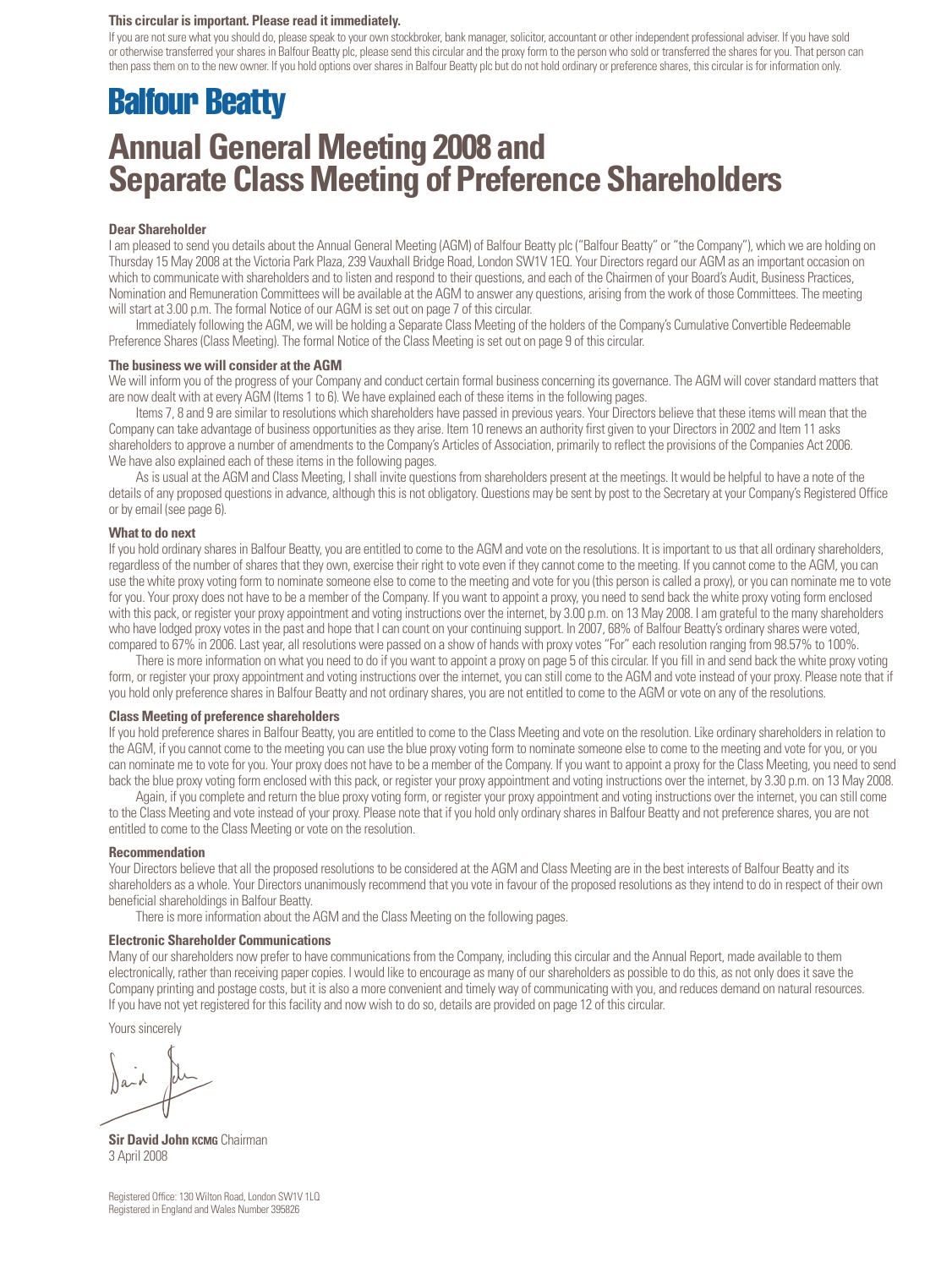## Annual General Meeting 2008 and Separate Class Meeting of Preference Shareholders continued

## We are holding our Annual General Meeting on Thursday 15 May 2008 at the Victoria Park Plaza, 239 Vauxhall Bridge Road, London SW1V 1EQ. The meeting will start at 3.00 p.m. and the formal notice of the meeting is set out on page 7 of this circular.

The Annual General Meeting (AGM) will cover standard matters that are dealt with at every AGM (items 1 to 6). Each of these items (which we have explained below) will be proposed as an ordinary resolution. For these resolutions to be passed, more than 50% of the votes cast must be in favour of the resolution.

## **1. Directors' report and accounts**

The Directors are required to present to the AGM the Company's accountsfor the year ended 31 December 2007 and the reports of the Directors and auditors on those accounts. These are allcontained in the Company's Directors' Report and Accounts 2007 and the Company's Annual Review and SummaryFinancial Statement 2007 which was sent to you with this circular.

## **2. Remuneration report**

The Directors' Remuneration Report Regulations 2002 require companies quoted on the London Stock Exchange to put an ordinaryresolution to shareholders at the AGM seeking approval of the remuneration report. Thisreport iscontained in the Company's Directors' Annual Report and Accounts 2007.

Shareholders are reminded that as the vote is advisory, it does not affect the actual remuneration paid to any individual Director, nor is the entitlement of anyindividual Director under a service contract or letter of appointmentconditional on the resolution being passed.

## **3. Dividend**

Shareholders must approve the final dividend payable for each ordinary share held. However, the final dividend cannot exceed the amount recommended by the Directors, which is 6.9p for each ordinaryshare. If approved, the final dividend will be paid on 1 July 2008 to holders of ordinaryshares who are on the Company's Register of Members on 25 April 2008. The proposed final dividend will bring the total amount for 2007 to 11.5p per ordinary share. For 2006, the total dividend was 9.1p per ordinary share.

## **4. – 5. Re-election and election of Directors**

In accordance with the Combined Code on Corporate Governance, under the Company's Articles of Association, each of your Directors is required to retire at the AGM held in the third calendaryear following the year in which he orshe was elected or last re-elected byshareholders. In addition, under the Company's Articles of Association, any Director thatyour Board has appointed since the last AGM must also stand for election so thatshareholders mayconfirm the appointment. Anthony Rabin was last re-elected by shareholders at the AGM in 2005, and Duncan Magrath was appointed as Finance Director on 31 March 2008, and therefore seeks election by the shareholders for the first time.

Information about each of your Directors seeking re-election or election is set out below.

## **Anthony Rabin** Deputy Chief Executive (Age 52)

A chartered accountant and a barrister. A Directorsince 2002, he became Deputy Chief Executive on 31 March 2008, having previously been Finance Director. He is also responsible for the Group's Investments business, having previously been managing director of Balfour Beatty Capital. Prior to joining Balfour Beatty, Mr Rabin was a partner at Coopers & Lybrand and before that, a senior assistant director at Morgan Grenfell.

## **Duncan Magrath** Finance Director (Age 43)

Appointed a Director on 31 March 2008. He read Engineering at St Catherine's College, Cambridge, and on graduation in 1986 he joined PricewaterhouseCoopers, where he qualified as a Chartered Accountant in 1989. In 1992 he joined Exel plc, where he held a number of increasingly senior finance roles, including group treasurer and director of financial planning and analysis, and for three years was based in California, USA, aschief financial officer of Exel's Americas and European freight management division. On returning to the UK in 2004, he was appointed as director of investor relations and financialstrategy, before joining Balfour Beatty in 2006 as Deputy Finance Director.

## **6. The auditors**

The Company must appoint auditors at every general meeting at which accounts are presented to shareholders. On the recommendation of the Audit Committee, your Directors propose that Deloitte & Touche LLP be re-appointed as auditors to the Company.

The following item will also be proposed as an ordinary resolution. For this resolution to be passed, more than 50% of the votes cast must be in favour of the resolution.

## **7. Authority to allot ordinary shares**

Under the Companies Act 1985, your Directors may only allot unissued ordinary shares if they have been authorised by the shareholders to do so. The Company's Articles of Association give your Directors a general authority to allot unissued shares, but that authority is subject to renewal by shareholders and it is standard practice for most public companies to renew the authority at each AGM both to reaffirm shareholders' approval and to reflect changes in issued share capital since the last such resolution. Last year's resolution allowed your Directors to issue shares to fulfil obligations under the Executive Share Option Scheme and the Savings-Related Share Option Scheme, in which over 6,500 employees participate. Passing this resolution will therefore continue the authority previously given to your Directors, by giving them authority to allot ordinary shares with a maximum aggregate nominal amount of £72,191,399, representing approximately one-third of the Company'sissued ordinaryshare capital as at 28 March 2008 (being the latest practicable date prior to the publication of this notice). As at the date of this circular, no shares were held by the Company as treasury shares.

Your Directors have no specific plans to exercise this authority other than in relation to the exercise of options under the Company's employee share schemes or to satisfy anyconversion rights exercised bythe holders of the Company's preference shares. However, this will enable them to act in the best interests of shareholders when opportunities arise by issuing ordinary shares at short notice, without the need to convene a General Meeting. This authority renews that given at last year's AGM and will last until the conclusion of the Company's AGM in 2013, or, if earlier, 15 May 2013, although the Directors intend to continue the practice of seeking renewal of this power at each AGM.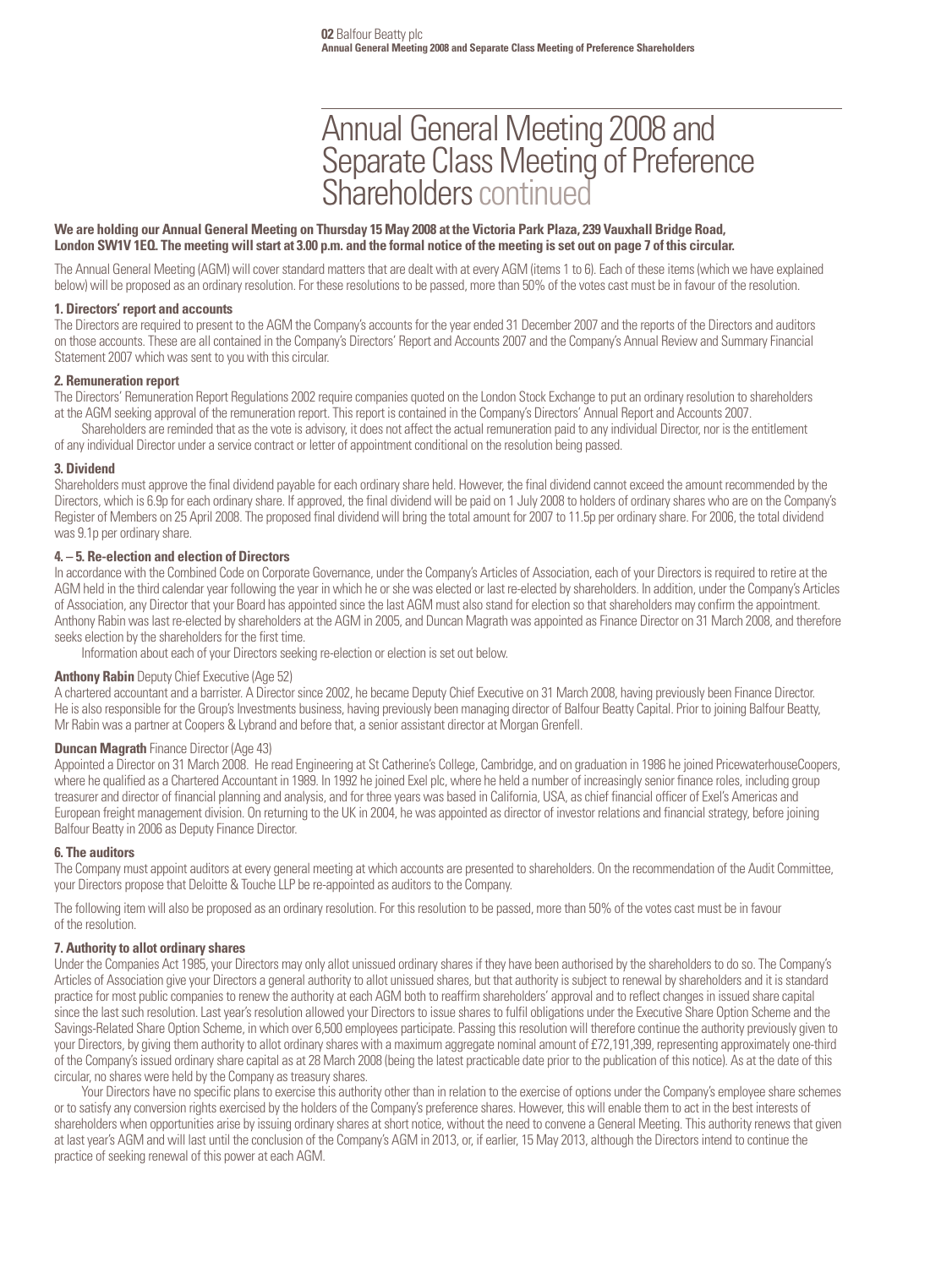The following items 8 and 9 will be proposed as special resolutions. For these resolutions to be passed, at least 75% of the votes cast must be in favour of the resolution.

### **8. Authority to allot ordinary shares for cash**

If the Company's ordinary shares are to be allotted for cash, the Companies Act 1985 requires that those shares are offered first to existing shareholders in proportion to the number of ordinarysharesthat they hold at the time of the allotment. However, it maysometimes be in the interests of the Companyforyour Directors to allot shares other than to existing shareholders in proportion to existing holdings.

The Company's Articles of Association give your Directors a general authority so that this pre-emption requirement does not apply to allotments of ordinary shares for cash up to a specific amount, but that authority is subject to renewal by shareholders.

This resolution would allow your Directors to disapply the statutory pre-emption rights only:

– up to a nominal amount of £10,828,710 (the Section 89 amount), which is approximately 5% of the Company'sissued ordinaryshare capital as at 28 March 2008 (being the latest practicable date prior to the publication of this notice) or,

 $-$  in a rights issue as defined in the Company's Articles of Association.

This authority renews that given at last year's AGM and will last until the conclusion of the Company's AGM in 2009, or, if earlier, 1 July 2009. There are no current plans to allot any ordinary shares, except in connection with the Company's employee share schemes or to satisfy any conversion rights exercised by the holders of the Company's preference shares. This new power remainsin line with the guidelines of the Pre-emption Group, which issupported bythe Association of British Insurers and the National Association of Pension Funds.

Shareholders should note that, following the introduction of the Companies (Acquisition of Own Shares) (Treasury Shares) Regulations 2003, the "allotment of equitysecurities"includesthe sale of anyrelevantsharesin the Company which, immediately before such sale, were held bythe Company astreasuryshares.

## **9. Authority for the Company to purchase its own ordinary and preference shares**

Your Directors believe that it is advantageous for the Company to continue to have the flexibility to purchase its own shares and this resolution seeks authority from shareholders to do so. Purchases of shares by the Company will only be made after careful consideration by your Directors, having taken into account market conditions prevailing at the time, the investment needs of the Company, its opportunities for expansion and its overall financial position. The authorities sought will only be exercised by your Directors if they consider it to be in the best interests of shareholders generally.

The resolution would renew the authorities given to your Directors by ordinary and preference shareholders at separate meetings of each class of shareholder in May 2007. The maximum numbers of ordinary and preference shares authorised to be purchased (which represents 10% of the issued ordinary shares and just under 15% of the issued preference shares as at 28 March 2008, being the latest practicable date prior to the publication of this notice), and the maximum and minimum prices to be paid for them are stated in the resolution.

Pursuant to the Companies Act 1985 (as amended), the Company can hold the shares which have been purchased as treasury shares and either re-sell them for cash, cancel them either immediately or at a point in the future, or use them for the purposes of its employee share schemes. Your Directors believe that it is desirable for the Company to have this choice. Holding the shares purchased as treasury shares will give the Company the ability to re-sell or transfer them quickly and cost-effectively and will provide the Company with additional flexibilityin the management of itscapital base. No dividends will be payable on, and no voting rights will be exercisable in respect of, treasury shares. The decision whether to cancel any shares purchased by the Company or hold such shares as treasury shares will be made byyour Directors at the time of purchase, on the basis of the Company's and shareholders' best interests.

This resolution explicitly authorises the Company to use any shares purchased and held in treasury for the purposes of its employee share schemes. If any such shares are used by the Company, the Company will, so long as required under the guidelines of the Association of British Insurers' Investment Committee, count them towards the limits in the schemes on the number of new shares that may be issued under them.

Any purchase of shares by the Company under these authorities would be by means of market purchases through the London Stock Exchange. Approval of the resolution does not mean that the Company has the power to acquire shares compulsorily from individual shareholders, nor should it be confused with any share dealing facilities which may be offered to shareholders by the Company from time to time. The authorities sought by this resolution will expire at latest on 1 July 2009, although your Directorsintend to seekrenewal of this power at each AGM. The Company's Articles of Association require that to be effective, both ordinary and preference shareholders must approve the authority. Accordingly, a separate class meeting of preference shareholders will be held in order to seek their approval for the authority.

During 2007, 4,957,163 preference shares were purchased for cancellation by the Company for a total consideration of £8m at an average price of 151.3p. No ordinaryshares were purchased forcancellation. Between 1 January 2008 and 28 March 2008 (being the latest practicable date prior to the publication of this notice), a further 300,017 preference shares were purchased forcancellation at a price of 135.5p. The total number of outstanding optionsto subscribe for ordinary shares at 28 March 2008 (being the latest practicable date prior to the publication of this notice) was 9,253,932. Thisrepresents 2.14% of the Company'sissued ordinaryshare capital at that date. If the Company purchased the maximum number of ordinaryshares permitted under the authorities given bythisresolution, then the total number of outstanding options over ordinaryshares at 28 March 2008 (being the latest practicable date prior to the publication of this notice) would represent 2.37% of the Company's issued ordinary share capital.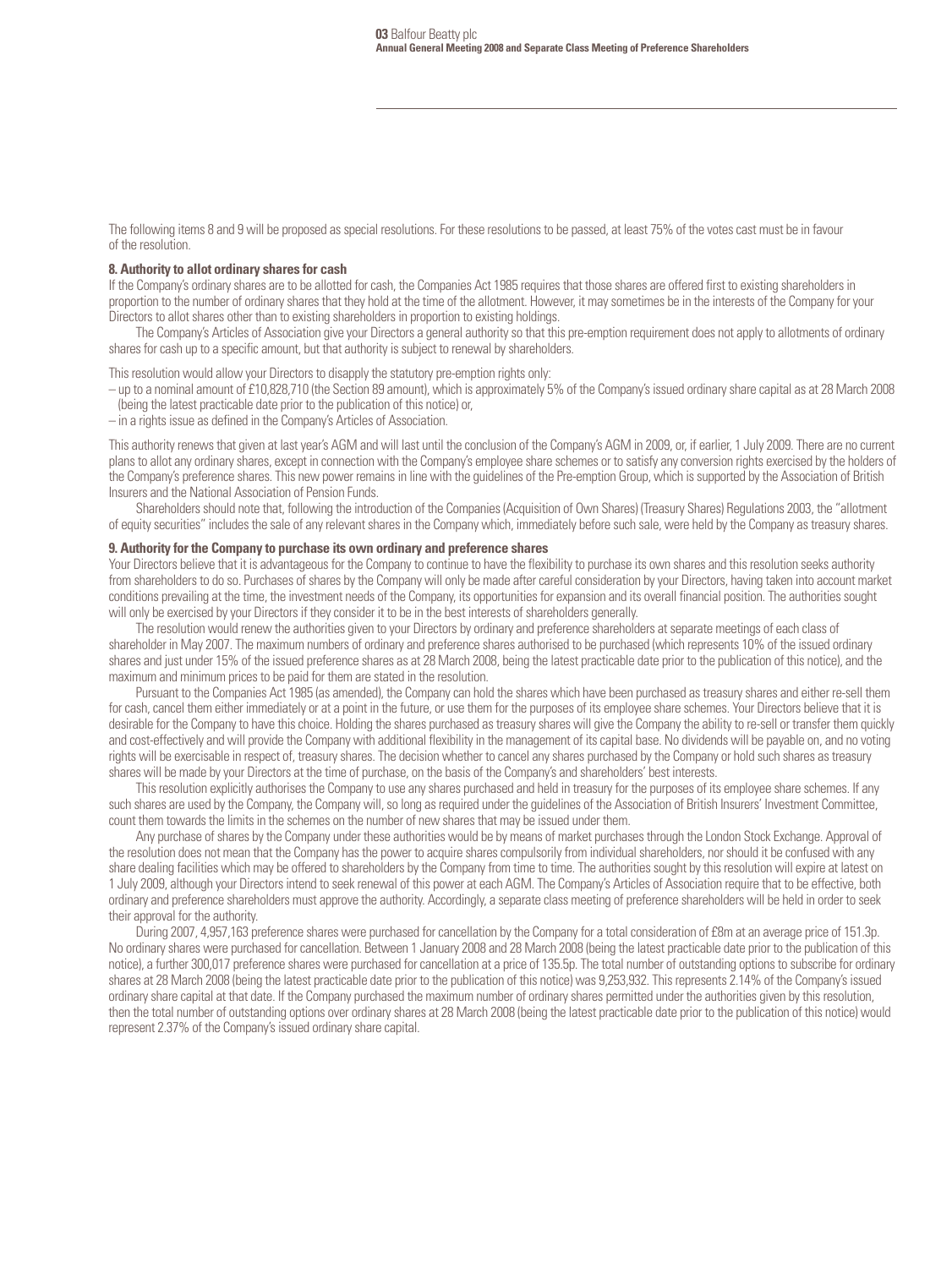## Annual General Meeting 2008 and Separate Class Meeting of Preference Shareholders continued

The following item will be proposed as an ordinary resolution, which will require more than 50% of the votes cast to be in favour of the resolution in order to be passed.

## **10. Authority to incur political expenditure**

The Companies Act 1985 required companies to obtain shareholders' authority for donations to registered political parties and other political organisations totalling more than £5,000 in any twelve month period, and for any political expenditure, subject to limited exceptions. The definition of donation in this context was very wide and extended to bodies such as those concerned with policy review, law reform and the representation of the business community. It could also have included special interest groups, such as those involved with the environment, which the Company and its subsidiaries might wish to support, even though these activities are not designed to support or influence support for a particular political party.

The relevant provisions of the Companies Act 1985 have been replaced by similar provisions in Part 14 of the Companies Act 2006 with effect from 1 October 2007. Consequently, the terms of thisyear'sresolution have been adjusted to reflect the different technical requirements of Part 14 of the Companies Act 2006.

It remains the policy of the Company not to make political donations or incur political expenditure as those expressions are normally understood. However, the Directors consider that it is in the best interests of shareholders for the Company to participate in public debate and opinion-forming on matters which affect its business. The authority sought by this resolution is not designed to change the Company's policy. It will, however, ensure that the Company avoids inadvertent infringement of the Companies Act 2006. Therefore, your Directors are seeking shareholders' authority for the Company and its UK subsidiaries to make political donations and to incur political expenditure up to a maximum aggregate amount of £25,000. The authority sought by this resolution will expire at latest on 1 July 2009, although your Directorsintend to seekrenewal of this power at the Company's AGM in 2009.

The following item will be proposed as a special resolution, which will require more than 75% of the votes cast to be in favour of the resolution in order to be passed.

## **11. Amendments to the Articles of Association**

The Companies Act 2006, which is making a number of significant changes to English company law, is being implemented in phases. Certain changes took effect from 1 October 2007, and these changes are reflected in the Articles of Association produced to the Meeting and marked 'A'. Your Directors believe that it is in the best interests of the Company to take immediate advantage of these new provisions. Further changes will be introduced with effect from 1 October 2008, or from anylater date on which the relevant Section of the Companies Act 2006 comesinto force, and these changes are reflected in the Articles of Association produced to the Meeting and marked 'B'.

A summary of all the main proposed changes to the Articles of Association is presented in the Appendix to this Notice.

## We are holding a Class Meeting of holders of preference shares on Thursday 15 May 2008 at the Victoria Park Plaza, 239 Vauxhall Bridge Road, London SW1V 1EQ. The meeting will start at 3.30 p.m., or, if later, immediately after the completion of the AGM, and the formal notice of the **meeting is on page 9 of this circular.**

The only item to be considered will be proposed as a special resolution, which means that, in order to be passed, at least 75% of the votes cast must be in favour of the resolution.

The resolution is explained above under Item 9, "Authority for the Company to purchase its own ordinary and preference shares".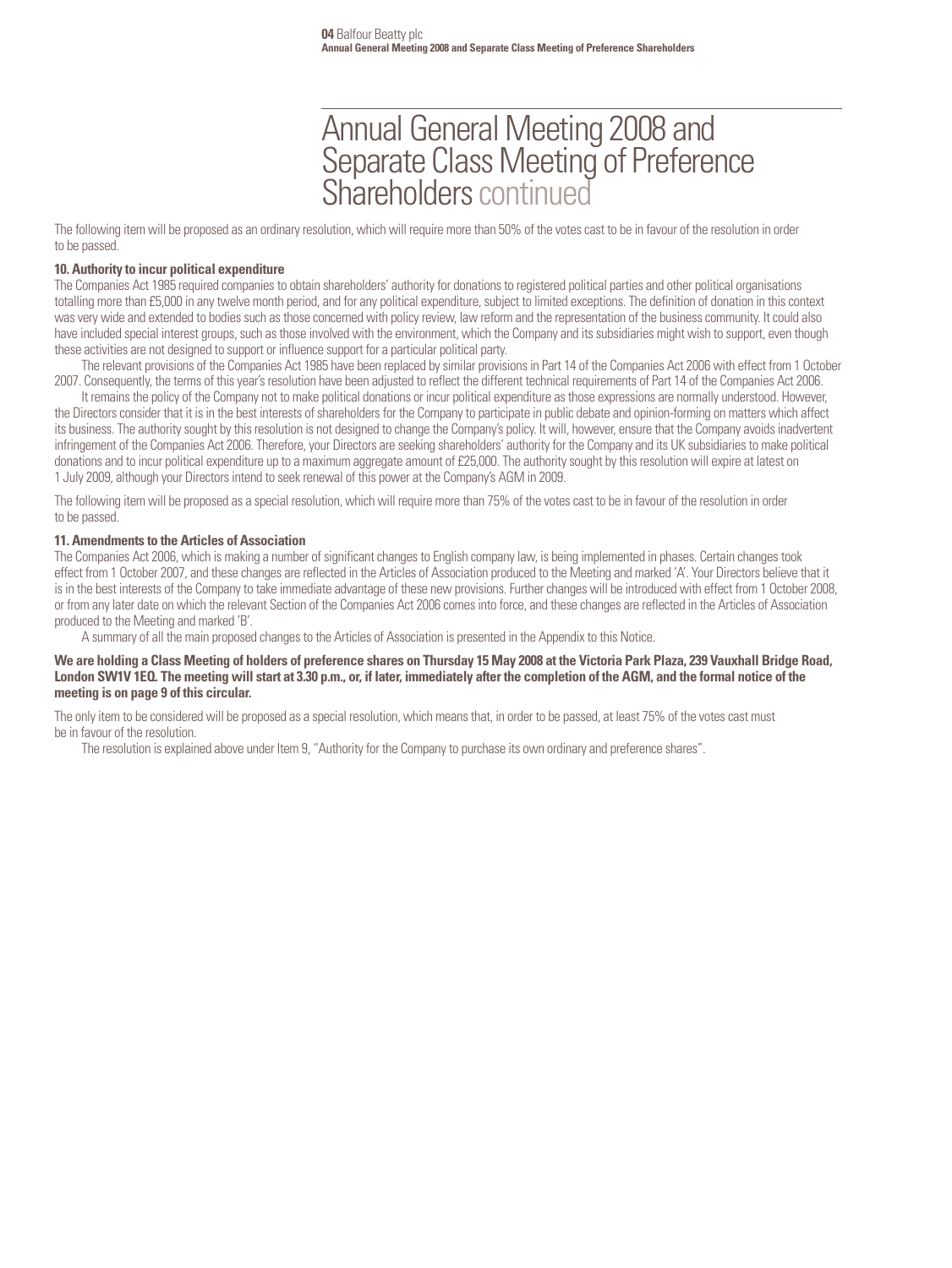# **Important information for shareholders**

You (or any appointed proxy) have the right to attend, speak and vote at the Annual General Meeting (AGM) if you are an ordinary shareholder on the Balfour Beatty plc ("Balfour Beatty" or "the Company") share register at 5.00 p.m. on 13 May 2008.

You (or any appointed proxy) have the right to attend, speak and vote at the Class Meeting of Preference Shareholders (Class Meeting) if you are a preference shareholder on the Balfour Beatty share register at 5.00 p.m. on 13 May 2008.

If you cannot attend the meetings, you may appoint someone else as your "proxy". The number of shares that you hold as at the above register deadlines will determine how many votes you or your proxy will have.

## **Time and place of meetings**

Balfour Beatty's AGM will be held first and will start promptly at 3.00 p.m. on Thursday 15 May 2008 at the Victoria Park Plaza, 239 Vauxhall Bridge Road, London SW1V 1EQ. The Class Meeting will be held at 3.30 p.m. or, if later, immediately after the completion of the AGM, and will be held at the same location asthe AGM.

Registration for both meetings will start at 2.00 p.m.

## **What you need to bring**

Please keep and bring with you the attendance card attached to your Form of Proxy. It will authenticate your right to attend, speak and vote and will speed your admission. You may also find it helpful to bring thiscircular, the Company's Directors' Report and Accounts 2007, and the Company's Annual Review and Summary Financial Statement 2007 with you so that you can refer to them at the meetings.

## **Joint shareholders**

All joint shareholders may attend and speak at the meetings. However, only the first shareholder listed on the Register of Members is entitled to vote.

## **Shareholders with disabilities**

The venue for the meetings has full access for the disabled. As usual, there will be sound amplification to assist those present to follow the proceedings.

## **If you are not coming to the meetings**

You may appoint a proxy – someone who will attend the meetings on your behalf and exercise all or any of your rights to speak and vote – by completing and returning the relevant Forms of Proxy, white for ordinary shareholders, and blue for preference shareholders, in accordance with the instructions set out below. Before completing the Forms of Proxy, please read the following explanatory notes:

## **How to complete the Forms of Proxy**

## *1. Appointing the Chairman asyour proxy*

For convenience, the appointment of the Chairman has already been included. If you wish to make this appointment, you need only complete, sign and date the relevant form.

The forms enable you to instruct the Chairman how to vote on the resolutions to be proposed at the AGM or the Class Meeting. These resolutions are set out in the Notices of Meeting on pages 7 and 9 and are explained on pages 2, 3 and 4. He will vote (or withhold his vote) as he thinks fit on any other business which may properly come before the meetings.

Please place an "X" in the appropriate box alongside each resolution to indicate whether, and if so, how you wish your vote to be cast in relation to that resolution. In the absence of any specific direction, and on any other resolution or motion put to the meeting, your proxy will vote or withhold your vote as the proxy thinks fit. The "vote withheld" option is provided, in accordance with current best practice, so as to enable you to instruct your proxy not to vote on any particular resolution. However, it should be noted that a vote withheld in this way is not a "vote" in law and will not be counted in the calculation of the proportion of votes "For" or "Against" a resolution.

#### *2. Appointing someone other than the Chairman asyour proxy*

If you wish to appoint someone of your choice as your proxy, you should insert the name of your proxy in the space provided. If necessary, please enter in the box next to the proxy holder's name the number of shares in relation to which they are authorised to act as your proxy. If left blank, they will act on your full voting entitlement.

## *3. Appointing more than one person asyour proxy*

To appoint more than one person as your proxy, you may photocopy the Form of Proxy in relation to each proxy you wish to appoint. Each form should clearly indicate the name of the proxy, and the number of shares in relation to which they are authorised to act as your proxy. Please also indicate if the proxy instruction is one of multiple instructions being given. Ifyou wish to appoint the Chairman as one ofyour multiple proxies,simply write "the Chairman of the Meeting". All forms must be signed and should be returned together in the same envelope.

## *4. Signing the Forms of Proxy*

Before posting the relevant Form of Proxy, please check that it has been signed and dated. In the case of joint holders, any one of you may sign. If someone signs the form on your behalf, you or that person must send it to the Company's Registrars, Capita Registrars (see Notes 6 to 8 below) with the authority under which it issigned, or a copy of the authority which has been certified by a solicitor or notary.

#### *5. Corporate appointment of proxy*

Where the person appointing the proxy is a company, the Form of Proxy must be either under seal or under the hand of a duly authorised officer or attorney and the appropriate power of attorney or other authority must be lodged with the Form of Proxy.

## *6. Posting details*

To be valid, a Form of Proxy, together with any authority(see Notes 4 and 5 above), must be received by Capita Registrars not later than 3.00 p.m. on 13 May 2008 for ordinary shareholders, or 3.30 p.m. on 13 May 2008 for preference shareholders, or if the relevant meeting is adjourned, 48 hours before the time for holding the relevant adjourned meeting. Completion and return of a Form of Proxy will not preventyou from attending and voting in person at the relevant meeting.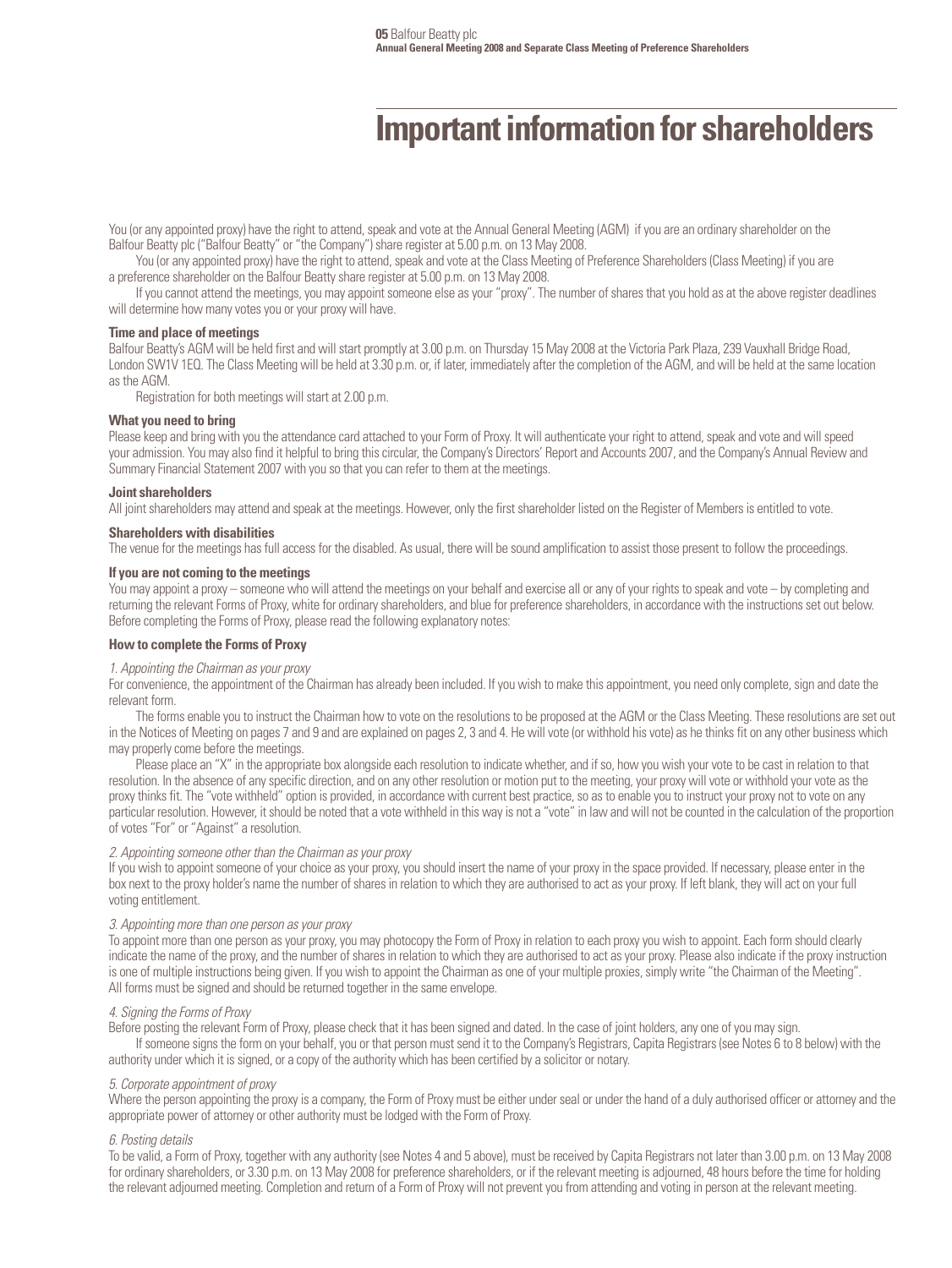## Important information for shareholders continued

## *7. United Kingdom (UK)shareholders*

UK shareholders should reply by posting their Form of Proxy to Capita Registrars. If you prefer, you may return your Form of Proxy in an envelope to: FREEPOST RLUB–TBUX–EGUC, Capita Registrars, The Registry, 34 Beckenham Road, Beckenham, Kent BR3 4ZF. No stamp isrequired. Alternatively,you mayvote electronicallyvia the internet at www.balfourbeatty-shares.com (see Note 10 below).

#### *8. Shareholders outside the UK*

Shareholders with addresses outside the UK should reply by returning their Form of Proxy in an envelope to Capita Registrars, The Registry, 34 Beckenham Road, Kent BR3 4TU, United Kingdom. Alternatively, you may vote electronically via the internet at www.balfourbeatty-shares.com (see Note10 below).

## *9. Duplicate Forms of Proxy*

If the Company's Registrars, Capita Registrars, receive two or more proxiesfrom the same shareholder relating to the same shareholding, they will act upon the one that is delivered last (regardless of its date). If theycannotconfirm which one was delivered last (regardless of its date), they will not act on any of the forms. Ifyour form of proxy arrives after the voting deadline, it will not be valid and will not replace any earlier formsthat they have received.

## *10. Electronic proxysubmission*

If you would like to submit your form of proxy electronically via the internet, you may do so via www.balfourbeatty-shares.com. Following the recent change in the Company's Registrars, you will need to register to use the service if you have not already done so. Once registration is complete you may vote online by following the instructions provided.

CREST members who wish to appoint a proxy or proxies by utilising the CREST electronic proxy appointment service may do so for the meetings and any adjournment(s) thereof by utilising the procedures described in the CREST manual. CREST Personal Members or other CREST sponsored members, and those CREST members who have appointed a voting service provider, should refer to their CREST sponsor or voting service provider, who will be able to take the appropriate action on their behalf.

In order for a proxy appointment made by means of CREST to be valid, the appropriate CREST message (a "CREST Proxy Instruction") must be properly authenticated in accordance with CRESTCo's specifications and must contain the information required for such instructions, as described in the CREST Manual. The message must be transmitted so as to be received by the issuer's agent (ID RA10) by the latest time for receipt of proxy appointments specified in the Notice of Meeting. For this purpose, the time of receipt will be taken to be the time (as determined by the timestamp applied to the message by the CREST Application Host) from which the issuer's agent is able to retrieve the message by enquiryto CREST in the manner prescribed by CREST.

CREST members and, where applicable, their CREST sponsors orvoting service providersshould note that CRESTCo does not make available special procedures in CREST for any particular messages. Normal system timings and limitations will therefore apply in relation to the input of CREST Proxy Instructions. It isthe responsibility of the CREST memberconcerned to take (or, if the CREST member is a CREST personal member orsponsored member or has appointed a voting service provider, to procure that this CREST sponsor or voting service provider takes) such action as shall be necessary to ensure that a message is transmitted by means of the CREST system by any particular time. In thisconnection, CREST members and, where applicable, their CREST sponsors orvoting service providers are referred, in particular, to those sections of the CREST Manual concerning practical limitations of the CREST system and timings.

The Company may treat as invalid a CREST Proxy Instruction in the circumstances set out in Regulation 35(5)(a) of the Uncertificated Securities Regulations 2001.

#### **Documents**

The formal notice of the AGM on page 7 of this circular sets out details of the documents available for inspection prior to, and during the AGM.

#### **General information**

The AGM and Class Meeting are both business meetings.There are no crèche facilities at the Victoria Park Plaza and we therefore suggest that it is not appropriate to bring young children to the venue.

Smoking will not be permitted at the venue. Tea and coffee will be available before and after the meetings.

For the safety of everybody at our AGM and Class Meeting, you may be asked to provide proof of your identity, and to allow our security staff to search any bags or packages that you want to bring into the relevant meeting. We recommend that you arrive in good time to allow for these procedures. For security reasons and in order to speed up admission, it would be helpful if you did not bring suitcases or large bags, cameras, laptop computers or tape recorders to the venue. You will not be allowed to bring into the meetings recording equipment, cameras, mobile telephones or any other inappropriate item which may interfere with the good order of the meetings. Storage and cloakroom facilities will be provided.

If, having registered, you wish to leave the building, you should first report to the registration desk. If you fail to do this, you may have difficulty re-entering the building. We mayrefuse entryto persons whose demeanour or behaviour we believe mayinterfere with the good order of the meetings.

We hope you will understand that these arrangements are for the protection of all shareholders.

If you have any comments or questions concerning either the AGM or the Class Meeting, you can contact the Secretary by email to info@balfourbeatty.com, with the heading AGM 2008 or Class Meeting 2008, as appropriate. Notices of termination of proxy appointment or requests for additional Forms of Proxy should not be sent to this email address. If you wish to give notice of the termination of a proxy appointment or to request additional Forms of Proxy, please contact the Company's Registrars on 0871 664 0300. Calls cost 10p per minute plus network extras. Please note that as indicated on page 12 of this circular, any administrative enquiry relating to your shareholding should, in the first instance, be directed to the Company's Registrars clearly stating your registered name and address and, if available, full shareholder reference number.

You can obtain the results of the AGM and Class Meeting by telephoning the Company's Registrars, Capita Registrars, on or after 16 May 2008. The results will also be announced to the UK Listing Authority via a Regulatory Information Service and will appear on the Balfour Beatty website at www.balfourbeatty.com as soon as practicable following the meetings.

## **Information for participants in the Balfour Beatty Share Option Schemes**

Please note that participation in the Balfour Beatty Share Option Schemes does not entitle you to attend either the AGM or the Class Meeting.

## **Balfour Beatty Share Option Scheme participants who are also shareholders**

Where it has been possible to combine records, participants who are also ordinary or preference shareholders (or both) have been sent the relevant Form of Proxy/Admission Card and only one copy of the Company's Directors' Report and Accounts 2007, the Company's Annual Review and Summary Financial Statement 2007 and this circular.

You may have received separate sets of documents as it was not possible to combine your records – for example, because different dividend payment instructions apply. Any participants who now wish to stop the additional mailings bycombining their recordsshould contact Capita Registrars.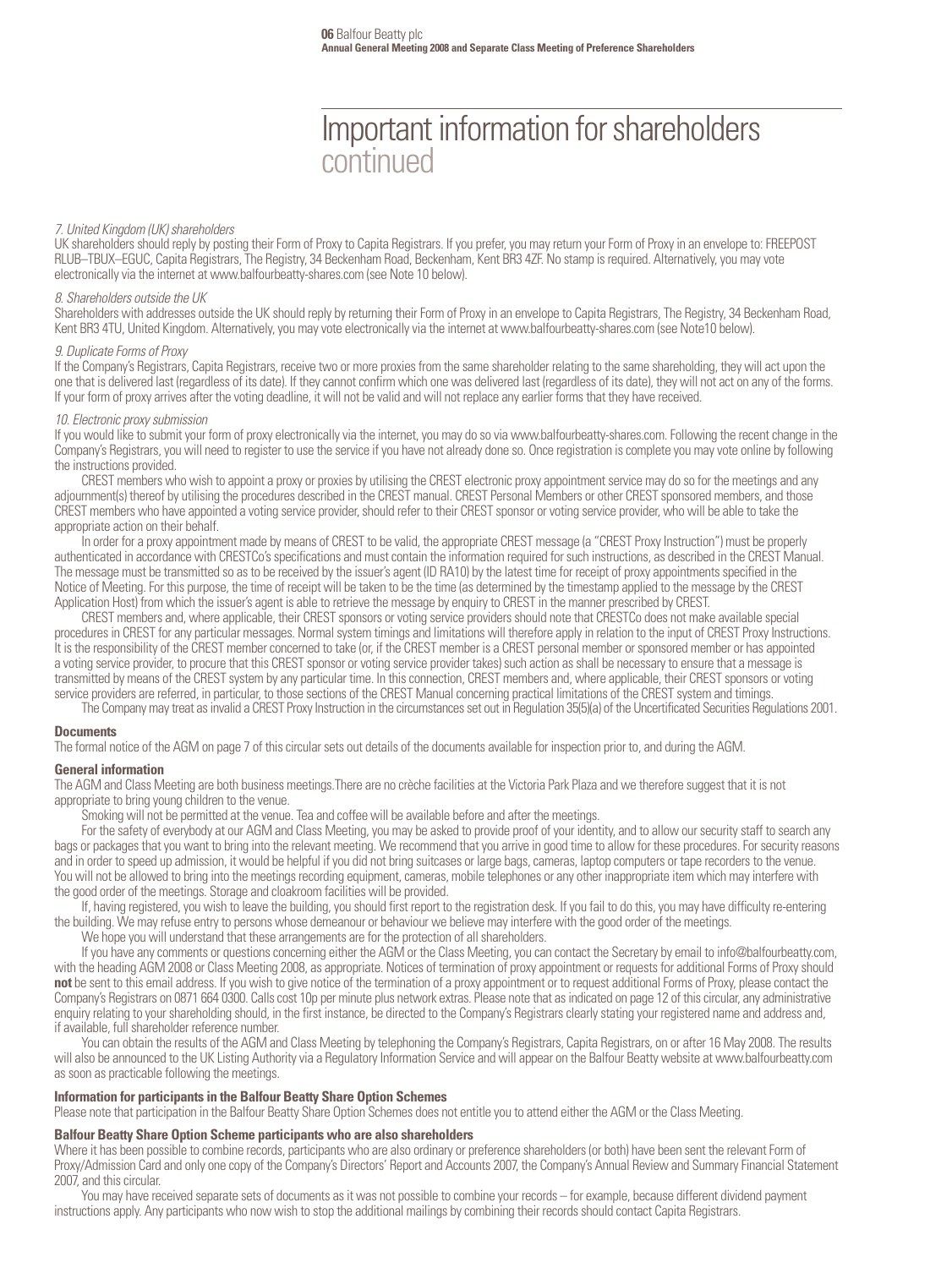# **Notice of Annual General Meeting**

Notice is hereby given that the sixty-third Annual General Meeting of Balfour Beatty plc will be held at the Victoria Park Plaza, 239 Vauxhall Bridge Road, London SW1V 1EQ, on Thursday 15 May 2008 at 3.00 p.m. for the following purposes:

## **Ordinary Business**

- 1. To receive and, if thought fit, adopt the Directors' report and accountsfor the year ended 31 December 2007.
- 2. To approve the Directors' remuneration report for the year ended 31 December 2007.
- 3. To declare a final dividend on the Ordinary Shares of the Company.
- 4. To re-elect Mr A L P Rabin as a Director.
- 5. To elect Mr D J Magrath as a Director.
- 6. To re-appoint Deloitte & Touche LLP as auditors.

## **Special Business**

## *7. To consider and, if thought fit, pass as an Ordinary Resolution:*

THAT the Directors be authorised in the terms of paragraph (B)(i) of Article 11 of the Company's Articles of Association to allot relevant securities for the period beginning on 15 May 2008 and ending at the conclusion of the Company's Annual General Meeting to be held in 2013, or, if earlier, on 15 May 2013 and for such period the Section 80 Amount (as defined in paragraph (B)(iii) of that Article) shall be £72,191,399, such authority to replace the authority to allot relevant securities granted by Resolution 11 passed at the Annual General Meeting of the Company held on 10 May 2007.

## *8. To consider and, if thought fit, pass as a Special Resolution:*

THAT,subject to and conditional upon the passing of Resolution 7 set out in this Notice of Annual General Meeting dated 3 April 2008, the Directors be empowered in the terms of paragraph (B)(ii) of Article 11 of the Company's Articles of Association to allot equitysecurities pursuant to the authority granted by that Resolution wholly for cash for the period beginning on 15 May 2008 and ending at the conclusion of the Company's Annual General Meeting to be held in 2009 or, on 1 July 2009, whichever shall be the earlier, and for such period the Section 89 Amount (as defined in paragraph (B)(iii) of that Article) shall be £10,828,710.For the purposes of this Resolution, an allotment of equitysecurities pursuant to the authority granted by Resolution 7 shall be deemed to include the sale of relevant shares in the Company which, immediately before such sale, were held by the Company as treasury shares.

## *9. To consider and, if thought fit, pass as a Special Resolution:*

THAT, pursuant to Article 7 of the Company's Articles of Association and subject to and conditional upon the passing of the Special Resolution set out in the Notice dated 3 April 2008 convening a Separate Class Meeting of the holders of the Cumulative Convertible Redeemable Preference Shares of 1p each in the Company (the "Preference Shares"), the Company be and is hereby generally and unconditionally authorised for the purpose of Section 166 of the Companies Act 1985 to make one or more market purchases(within the meaning of Section 163(3) of that Act) of ordinaryshares of 50p each in the Company(the "Ordinary Shares") and/or Preference Sharesin the Company and, where such shares are held in treasury, the Company may, among other things, use them for the purpose of its employee share schemes, provided that:

(a) the maximum number of Ordinary Shares hereby authorised to be purchased is 43,314,839 and the maximum number of Preference Shares hereby authorised to be purchased is 16,775,968;

(b) the maximum price (exclusive of expenses) which may be paid for a share shall be not more than the higher of:

- (i) 5% above the average of the market value of a share of the same class for the five business days immediately preceding the date on which such share is contracted to be purchased; or
- (ii) the higher of the price of the last independent trade and the highestcurrent bid asstipulated by Article 5(1) of Commission Regulation (EC) 22 December 2003 implementing the Market Abuse Directive as regards exemptions for "buy-back" programmes and stabilisation of financial instruments(No. 2273/2003);

(c) the minimum price (exclusive of expenses) which may be paid for a share is its nominal value;

(d) unless previouslyvaried, revoked or renewed, the authority herebyconferred shall expire at the conclusion of the Separate Class Meeting which will follow the Annual General Meeting of the Companyto be held in 2009, or on 1 July 2009, whichevershall be the earlier; and

(e) the Company may make a contract orcontractsto purchase shares under the authority herebyconferred prior to the expiry ofsuch authority which will or may be executed wholly or partly after the expiry of such authority and may purchase shares in pursuance of any such contract or contracts.

#### *10. To consider and, if thought fit, pass as an Ordinary Resolution:* THAT:

(a) the Company and those companies which are subsidiaries of the Company at anytime during the period for which this Resolution has effect be authorised for the purposes of Part 14 of the Companies Act 2006 during the period from the date of the passing of thisresolution to the earlier of the conclusion of the Company's Annual General Meeting in 2009 and 1 July 2009:

(i) to make political donations to political parties, and/or independent election candidates;

(ii) to make political donations to political organisations other than political parties; and

(iii) to incur political expenditure,

provided that the aggregate amount of anysuch donations and expenditure shall not exceed £25,000;

(b) all existing authorisations and approvals relating to political donations or expenditure under Part 10A of the Companies Act 1985 are hereby revoked without prejudice to any donation made or expenditure incurred prior to the date hereof pursuant to such authorisation or approval; and

(c) words and expressions defined for the purpose of the Companies Act 2006 shall have the same meaning in thisresolution.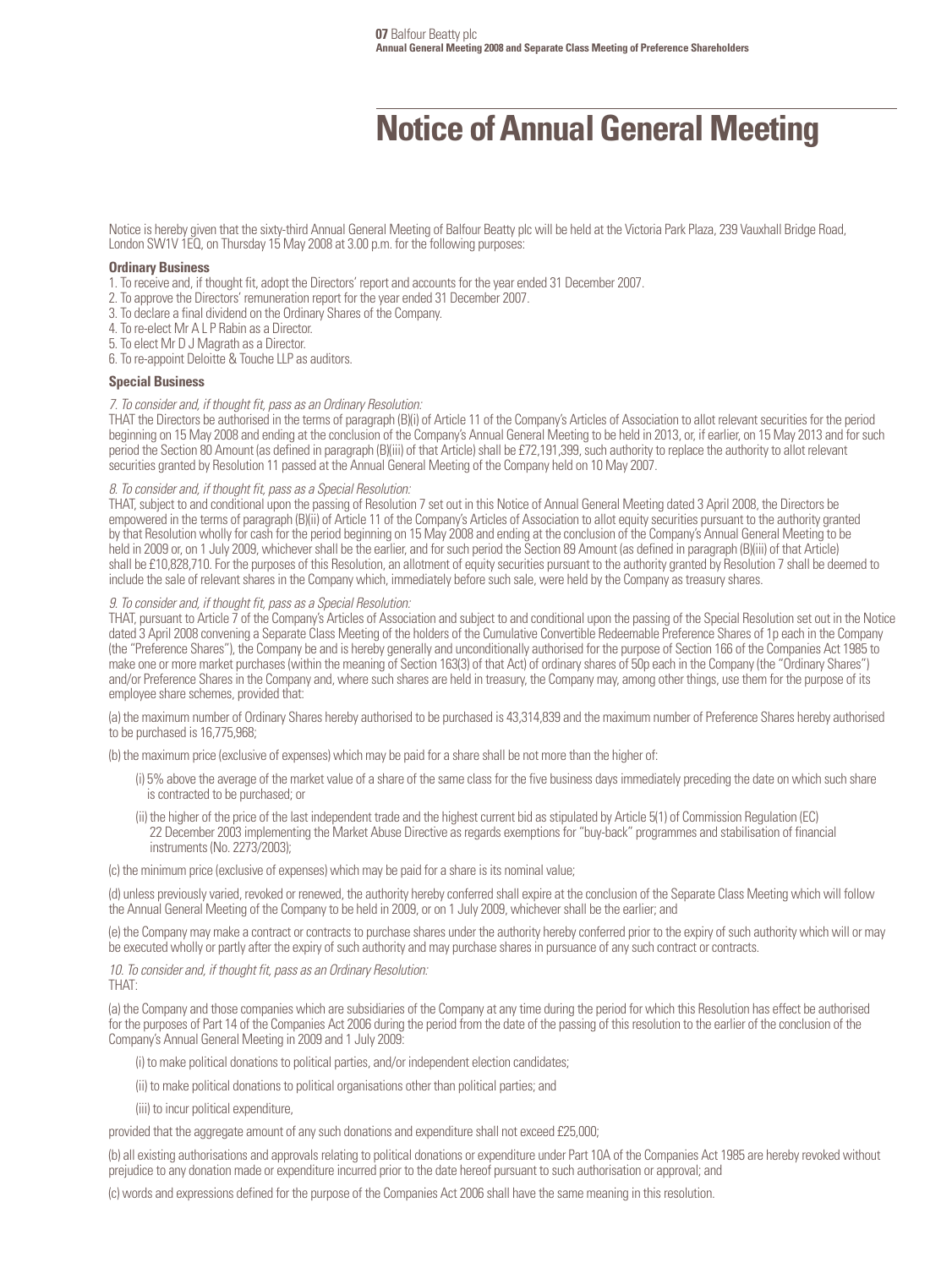## Notice of Annual General Meeting continued

*11. To consider and, if thought fit, pass as a Special Resolution:*

(a) THAT with effect from the end of this Annual General Meeting, the Articles of Association produced to the Annual General Meeting, marked "A" and initialled by the chairman of the Annual General Meeting for the purposes of identification be adopted as the Articles of Association of the Company in substitution for, and to the exclusion of, the existing Articles of Association;

(b) THAT with effect from 00.01 a.m. on 1 October 2008, or anylater date on which Section 175 of the Companies Act 2006 comesinto effect:

(i) for the purposes of Section 175 of the Companies Act 2006, the Directors be given power in the Articles of Association to authorise certain conflicts of interest as described in thatsection; and

(ii) the Articles of Association of the Company be amended bythe deletion of Articles 106 and 107 in their entirety and bythe insertion in their place of new Articles 106(A) to 106(E) in accordance with the printed document produced to the meeting, marked "B" and initialled bythe Chairman for the purposes of identification.

By Order of the Board

## **C R O'N Pearson**

**Secretary** Dated 3 April 2008

Registered Office: 130 Wilton Road, London SW1V 1LQ

## **Notes:**

(i) Only holders of Ordinary Shares entered on the Register of Members of the Company at 5.00 p.m. on the second day prior to the date of the Meeting or any adjournment of itshall (if otherwise entitled to do so) be entitled to attend and vote at the Meeting or anysuch adjournment. Thisisin accordance with paragraph 41 of the Uncertificated Securities Regulations 2001 and Article 60 of the Company's Articles of Association.

The total number of issued Ordinary Shares in the Company on 28 March 2008, being the latest practicable date before the publication of this notice is 433,148,395. On a vote byshow of hands, every member who is present has one vote (and every proxy present who has been duly appointed by a member entitled to vote has one vote). On a pollvote every member who is present in person or by proxy has one vote for every Ordinary Share of which he isthe holder.

As at 28 March 2008 (being the latest practicable date before the publication of this notice) the Company's issued ordinary share capital consisted of 433,148,395 Ordinary Shares, carrying one vote each. Therefore, the total voting rights in the Company as at 28 March 2008 were 433,148,395.

(ii) To be valid for the Meeting, a Form of Proxy should be completed, signed and lodged (together with any power of attorney or other authority under which it is signed or a duly certified copy of such power or authority) with the Company's Registrars, Capita Registrars, no later than 48 hours before the time for which the Meeting is convened.

(iii) A member is entitled to appoint another person as his proxy to exercise all or any of his rights to attend and to speak and vote at the Annual General Meeting. A shareholder may appoint more than one proxyin relation to the Annual General Meeting, provided that each proxyis appointed to exercise the rights attached to a different share or shares held by that shareholder. A proxy need not be a member of the Company. For holders of Ordinary Shares, a white Form of Proxy is enclosed. If you do not have a Form of Proxy and believe that you should have one, or if you require additional Forms of Proxy, please contact the Company's Registrars on 0871 664 0300. Calls cost 10p per minute plus network extras.

(iv) Any person to whom this notice issent who is a person nominated under Section 146 of the Companies Act 2006 to enjoyinformation rights("a Nominated Person") may, under an agreement between him/her and the shareholder by whom he/she was nominated, have a right to be appointed (or to have someone else appointed) as a proxyfor the Annual General Meeting. If a Nominated Person has no such proxy appointment right or does not wish to exercise it, he/she may, under any such agreement, have a right to give instructions to the shareholder as to the exercise of voting rights.

(v) The statement of the rights ofshareholdersin relation to the appointment of proxiesin Notes(i) and (iii) above does not applyto Nominated Persons. The rights described in these paragraphs can only be exercised by shareholders of the Company.

(vi) In order to facilitate voting bycorporate representatives at the Meeting, arrangements will be put in place at the Meeting so that:

(a) if a corporate shareholder has appointed the chairman of the Meeting asitscorporate representative to vote on a poll in accordance with the directions of all of the other corporate representatives for that shareholder at the Meeting, then on a poll those corporate representatives will give voting directions to the chairman and the chairman will vote (or withhold a vote) as corporate representative in accordance with those directions; and

(b) if more than one corporate representative for the same corporate shareholder attends the Meeting but the corporate shareholder has not appointed the chairman of the Meeting asitscorporate representative, a designated corporate representative will be nominated, from those corporate representatives who attend, who will vote on a poll and the other corporate representatives will give voting directions to that designated corporate representative. Corporate shareholders are referred to the guidance issued bythe Institute of Chartered Secretaries and Administrators on proxies and corporate representatives (www.icsa.org.uk) for further details of this procedure. The guidance includes a sample form of appointment letter if the chairman is being appointed as described in (a) above.

(vii) Copies of Directors'service contracts and letters of appointment are available for inspection during usual business hours at the registered office of the Company on any weekday(Saturdays and public holidays excluded) from the date of this notice until the date of the Annual General Meeting and also at the place of the Annual General Meeting for at least 15 minutes prior to, and until the conclusion of, the Meeting. A copy of the Company's Articles of Association, marked to show details of the changes proposed by Resolution 11, will also be available for inspection at the Company's Registered Office at the same times and, in addition, at the offices of Linklaters LLP, One Silk Street, London EC2Y 8HQ, from the date of this Notice until the conclusion of the Annual General Meeting and also at the place of the Annual General Meeting for at least 15 minutes prior to, and until the conclusion of, the Meeting.

(viii) If approved, the final dividend on Ordinary Shares will be paid to holders of Ordinary Shares registered in the books of the Company on 25 April 2008. Warrants will be posted on 24 June 2008 payable on 1 July 2008.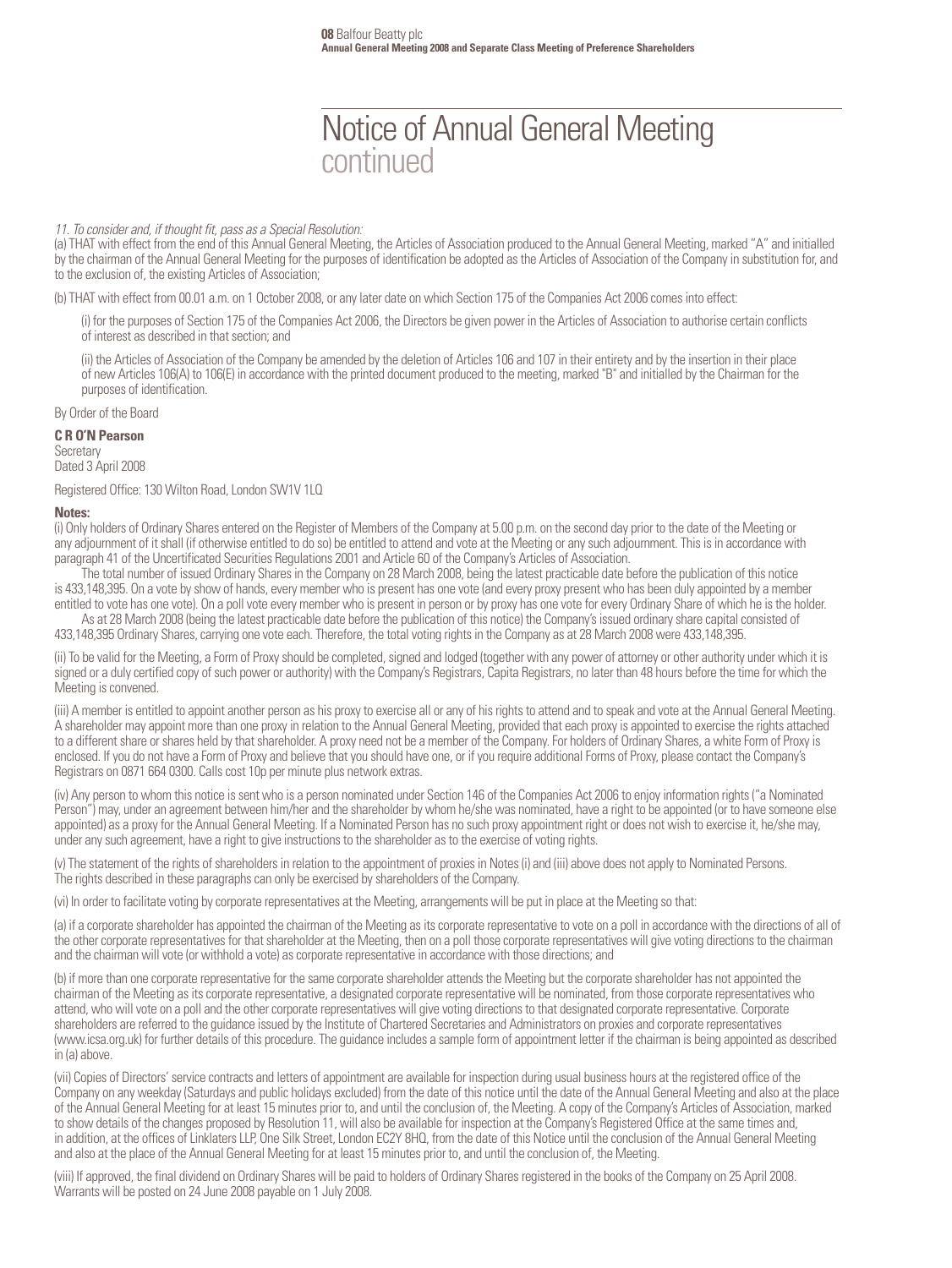## **Notice of Separate Class Meeting of holders of Convertible Preference Shares**

Notice is hereby given that a Separate Class Meeting of the holders of the Cumulative Convertible Redeemable Preference Shares of 1p each in Balfour Beatty plc (the "Preference Shares") will be held at the Victoria Park Plaza, 239 Vauxhall Bridge Road,London SW1V 1EQ on Thursday 15 May 2008 at 3.30 p.m. or assoon thereafter as the Annual General Meeting of the Company, convened for the same day at the same place at 3.00 p.m., shall have been concluded or adjourned, for the purpose of considering and, if thought fit, passing the following resolution as a Special Resolution:

## **Special Resolution**

THAT the holders of the Cumulative Convertible Redeemable Preference Shares of 1p each in the Company herebysanction the passing and implementation of Resolution 9 set out in the Company's Notice of Annual General Meeting dated 3 April 2008 and each and everycontract to purchase shares entered into within the terms of the authority thereby conferred.

By Order of the Board

**C R O'N Pearson Secretary** Dated 3 April 2008

Registered Office: 130 Wilton Road, London SW1V 1LQ

## **Notes:**

(i) Only holders of Preference Shares entered on the Register of Members of the Company at 5.00 p.m. on the second day prior to the date of the Meeting shall (if otherwise entitled to do so) be entitled to attend and vote at the Meeting or any adjournment of it. Thisisin accordance with paragraph 41 of the Uncertificated Securities Regulations 2001 and Article 60 of the Company's Articles of Association.

The total number of issued Preference Sharesin the Company on 28 March 2008, being the latest practicable date before the publication of this notice is 111,839,795. On a vote byshow of hands, every member who is present has one vote (and every proxy present who has been duly appointed by a member entitled to vote has one vote). On a poll vote every member who is present in person or by proxy has one vote for every Preference Share of which he is the holder.

As at 28 March 2008 (being the latest practicable date before the publication of this notice) the Company's issued Preference Share capital consisted of 111,839,795 Preference Shares,carrying one vote each. Therefore, the total preference voting rightsin the Company as at 28 March 2008 were 111,839,795.

(ii) To be valid for the Meeting, a Form of Proxy should be completed, signed and lodged (together with any power of attorney or other authority under which it is signed or a duly certified copy of such power or authority) with the Company's Registrars, Capita Registrars, no later than 48 hours before the time for which the Meeting is convened.

(iii) A holder of Preference Shares is entitled to appoint another person as his proxy to exercise all or any of his rights to attend and to speak and vote at the Meeting. A shareholder may appoint more than one proxyin relation to the Meeting, provided that each proxyis appointed to exercise the rights attached to a different share or shares held by that shareholder. A proxy need not be a member of the Company. For holders of Preference Shares, a blue Form of Proxy is enclosed. If you do not have a Form of Proxy and believe that you should have one, or if you require additional Forms of Proxy, please contact the Company's Registrars on 0871 664 0300. Calls cost 10p per minute plus network extras.

(iv) Any person to whom this notice issent who is a person nominated under Section 146 of the Companies Act 2006 to enjoyinformation rights("a Nominated Person") may, under an agreement between him/her and the shareholder by whom he/she was nominated, have a right to be appointed (or to have someone else appointed) as a proxy for the Meeting. If a Nominated Person has no such proxy appointment right or does not wish to exercise it, he/she may, under any such agreement, have a right to give instructions to the shareholder as to the exercise of voting rights.

(v) The statement of the rights ofshareholdersin relation to the appointment of proxiesin Notes(i) and (iii) above does not applyto Nominated Persons. The rights described in these paragraphs can only be exercised by shareholders of the Company.

(vi) In order to facilitate voting bycorporate representatives at the Meeting, arrangements will be put in place at the Meeting so that:

(a) if a corporate shareholder has appointed the chairman of the Meeting asitscorporate representative to vote on a poll in accordance with the directions of all of the other corporate representatives for that shareholder at the Meeting, then on a poll those corporate representatives will give voting directions to the chairman and the chairman will vote (or withhold a vote) as corporate representative in accordance with those directions; and

(b) if more than one corporate representative for the same corporate shareholder attends the Meeting but the corporate shareholder has not appointed the chairman of the Meeting as its corporate representative, a designated corporate representative will be nominated, from those corporate representatives who attend, who will vote on a poll and the other corporate representatives will give voting directions to that designated corporate representative. Corporate shareholders are referred to the guidance issued bythe Institute of Chartered Secretaries and Administrators on proxies and corporate representatives (www.icsa.org.uk) for further details of this procedure. The guidance includes a sample form of appointment letter if the chairman is being appointed as described in (a) above.

(vii) If a quorum is not present within 15 minutes from the time appointed for the Meeting, the Meeting shall be adjourned to be held at 130 Wilton Road, London SW1V 1LQ on Friday 23 May 2008 at 10.30 a.m.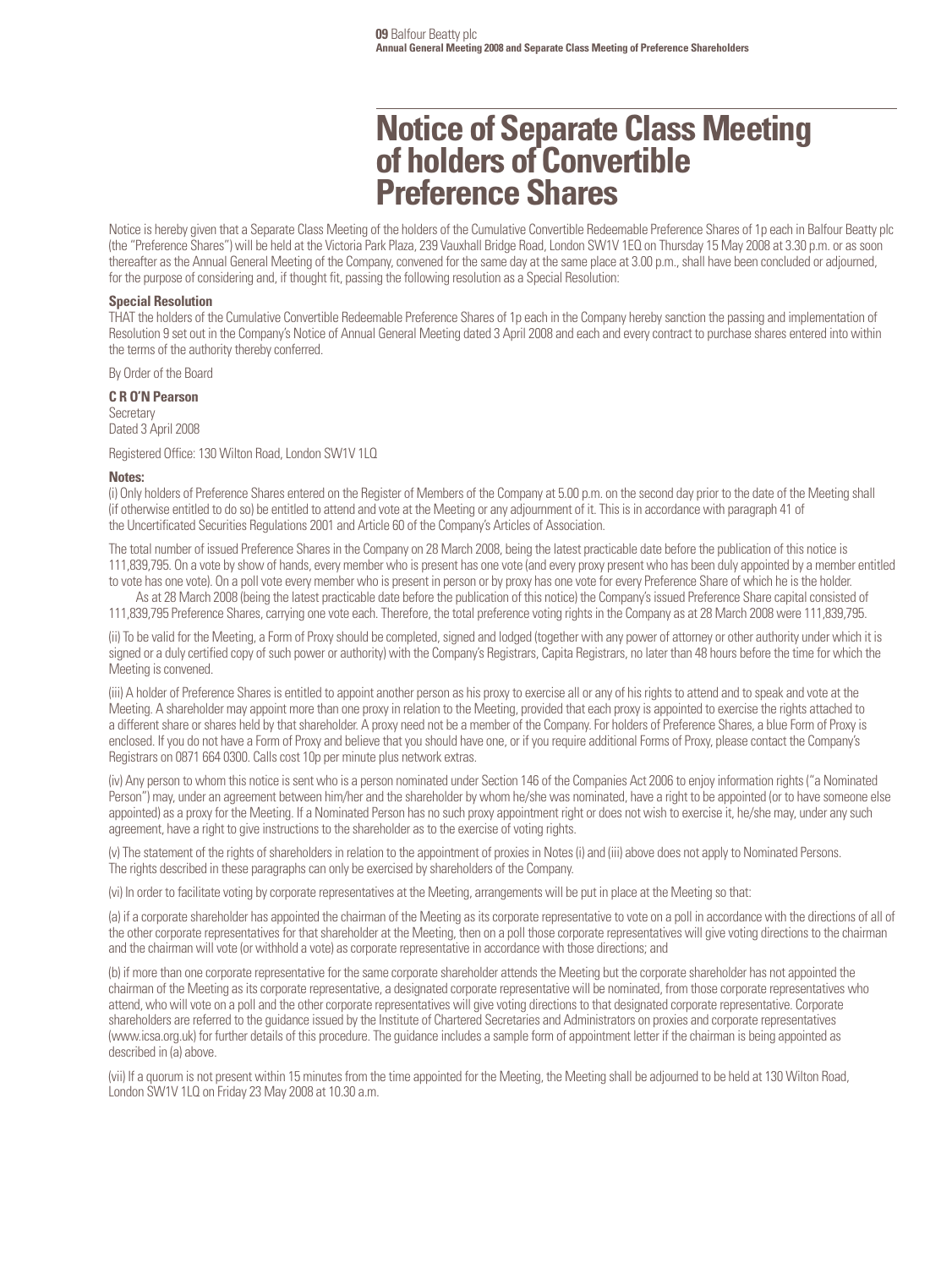# **Appendix to the Notice of Annual General Meeting**

## **Explanatory notes on the proposed changes to the Articles of Association (the"Articles")**

The full terms of the proposed amendments to the Articles are available for inspection at Linklaters LLP, One Silk Street, London EC2Y 8HQ until the close of the Annual General Meeting on Thursday 15 May 2008.

The outline below is intended to be a readable summary of the proposed amendments to the Articles.

## **1. General**

The proposed amendments to the Articles reflect: (i) changes in the law, now in force, following certain provisions of the Companies Act 2006 (the "2006 Act") coming into effect; and (ii) changes in the law under the 2006 Act that will come into force on 1 October 2008 or at any later date. Certain definitions and expressions used throughout the Articles are being changed to align them with definitions used in the 2006 Act.

## **2. Articles which duplicate statutory provisions**

Some current terms in the Articles, which are directly affected by provisions contained in the 2006 Act, are being amended to bring them into line with the 2006 Act. Examples include provisions relating to the form of resolutions (see paragraph 3 below) and the period of notice required to convene general meetings (see paragraph 5 below). All the main changes being proposed in thisrespect are detailed in paragraphs 3 to 13 below.

## **3. Form of resolution**

The current Article 2 provides that, where for any purpose an ordinary resolution is required, a special or an extraordinary resolution is also effective. This Article, and any other reference to an extraordinary resolution in the current Articles, is being amended because the concept of an extraordinary resolution is no longer necessary. Under the Companies Act 1985 (the "1985 Act"), the main difference between a special resolution and an extraordinaryresolution wasthat a meeting at which an extraordinaryresolution wasto be proposed, required only 14 days' notice. The shortening of the notice period required for a special resolution (as outlined in paragraph 5 below) under the 2006 Act makes the concept of an extraordinary resolution redundant.

## **4. Registration of share transfers (Article 50)**

The current Articles state that, following any refusal by the Directors to register a transfer of shares, notice of the refusal must be given to the applicant within 14 days of the transfer being lodged (in the case ofcertificated shares) or of the date on which the instruction wasreceived by or on behalf of the Company (in the case of uncertificated shares). The 2006 Act makes it clear that such a notice must now include the reasons for the refusal to transfer the shares and that this notice should be given as soon as possible (in any case within two months).

Changes are included in the Articles to reflect the above.

## **5. Convening Annual and Extraordinary General Meetings (Article 59)**

The provisions in the Articles dealing with the convening of general meetings and the length of notice required to convene general meetings are being amended to conform to the new provisions in the 2006 Act. In particular, an extraordinary general meeting to consider a special resolution can now be convened on 14 days' notice whereas, previously, 21 days' notice was required.

## **6. Chairman's casting vote (Article 73)**

The definition of an ordinary resolution in the 2006 Act is new and refers to a resolution "of the members" being passed by a simple majority. This would appear to exclude the possibility that the Chairman of the meeting might be able to have a casting vote in his capacity as such. As, therefore, the likelihood of the Chairman's casting vote being needed is, byvirtue of this new definition, remote, the provision is being removed from the Articles.

## **7. Proxies (Article 81)**

Under changes included in the 2006 Act, a proxy is now entitled to exercise the rights to attend and to speak and vote at a meeting of the Company, whether on a show of hands or on a poll. Each proxy is also entitled to one vote on a show of hands. In addition, the time limits for the appointment or termination of a proxy appointment have been altered by the 2006 Act so that the Articles cannot now provide that a proxy should be received more than 48 hours before the meeting or adjourned meeting or, in the case of a poll taken more than 48 hours after it was demanded, more than 24 hours before the time for the taking of a poll, with weekends and bank holidays being excluded for this purpose. Further, multiple proxies may be appointed provided that each proxy is appointed to exercise the rights attached to a different share or shares held by the shareholder.

Changes are included in the Articles to reflect the above.

## **8. Retirement of Directors (Article 98(d))**

The Articles presently contain a provision limiting the age at which a Director could be re-elected. Such a provision could now fall foul of The Employment Equality (Age) Regulations 2006 and is therefore being removed from the Articles.

## **9. Conflicts of interest and authorisations of Directors' interests (Article 106)**

The 2006 Act sets out, in sections 171-177, a director's general duties. These sections largely codify the existing law, which has evolved through case law. Under existing law, directors have always had a duty to avoid conflicts and to declare interests in transactions involving the Company. The 2006 Act restates these obligations and introduces more formal procedures relating to them. Many of the provisions of the 2006 Act affecting directors have been in force since 1 October 2007. These include the newlycodified duties other than those that relate to conflicts of interest, which willcome into force on 1 October 2008 or possibly on a later date.

The 2006 Act formally sets out that a director must avoid a situation where he has, or can have, a direct or an indirect interest that conflicts, or possibly may conflict, with the company's interests. Currently, Directors discuss possible conflicts, including proposed appointments as a director of another company, with the Company before proceeding, and agree on any actions that a Director in that position may take to avoid a breach of duty if an actual conflict arises. The 2006 Act formally sets out the procedures by which directors of public companies may authorise conflicts and potential conflicts, where appropriate, provided the Articles contain a provision to this effect. The 2006 Act also allows the Articles to include specific powers for dealing with Directors' conflicts of interest to avoid a breach of duty. The proposed changes to the Articles set out in new Article 106, to take effect from 1 October 2008 (or a later date), would give the Directors authority to approve situations of actual or potential conflict and allow conflicts of interest to be dealt with, in each case, in a similar way to the current practice.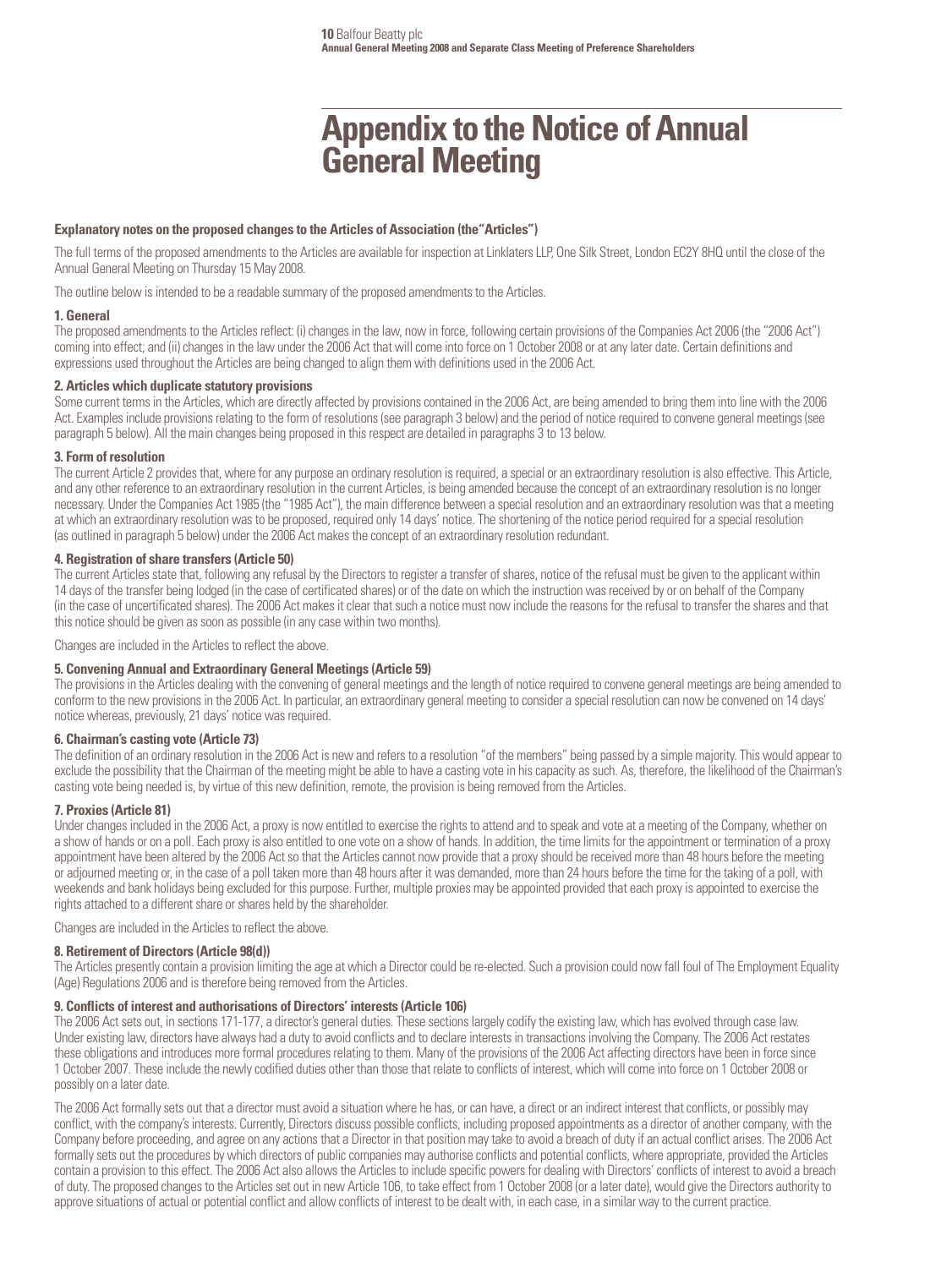There are safequards included which will apply when the Directors decide whether to authorise a conflict or potential conflict. Firstly, only Directors who have no interest in the matter being considered will be able to take the relevant decision and secondly, in taking the decision, the Directors must act in a waytheyconsider, in good faith, will be most likely to promote the Company's success. The Directors will be able to impose limits or conditions when giving authorisation if they think thisis appropriate. Generally, and with exceptions asset out in the 2006 Act (the relevant wording is also proposed for inclusion in the Articles), a Directorshall not be entitled to vote on anycontract, proposed transaction or arrangement in which he or a person connected with him isinterested. Directors willcontinue to have a dutyto disclose the nature and extent of any matter in which they are interested, directly or indirectly.

It is also proposed that the Articles should contain provisions relating to confidential information to protect a Director from being in breach of duty if a conflict of interest or potentialconflict of interest arises. These provisions will only apply where the position giving rise to the potentialconflict has previously been authorised bythe Directors.

It is your Board's intention to report annually on the Company's procedures for ensuring that the Board's powers of authorisation of conflicts are operated effectively and that the procedures have been followed.

The changes being proposed to the Articles will mean that the Articles will be consistent with the 2006 Act and will provide the Directors with a sensible degree of flexibilityin dealing with possible conflicts of interest, whilstsafeguarding the interests of the Company.

### **10. Notice to joint holders and notice to successors in title (Articles 147 and 148)**

The new wording of Articles 147 and 148 override the statutory regime in the 2006 Act, which the Company is entitled to do, in relation to joint holders and successors in title. The amendments being proposed to the Articles are clearer and more favourable to the Company than the equivalent provisions in the 2006 Act, and reflect the substance of the existing Articles but extend the scope of the provisions to all documents and information to which a shareholder is entitled. not merely notices.

## **11. Overseas shareholders (Articles 148(d))**

The proposed amendment is simply intended to clarify that certain other regulatory regimes to which the Company is subject (such as the UK Listing Rules) may dictate the extent to which the Company can exclude certain overseas shareholders from receiving documents.

## **12. Electronic communications**

Those provisions of the 2006 Act which came into force on 20 January 2007, permit the Companyto communicate with shareholders electronically(e.g. byfax or email) and/or by means of a website in respect of certain types of information shareholders receive from the Company. The 2006 Act makes two important changes to the existing legislation:

- all company notices, documents and other information ("shareholder information") can now be provided to shareholders electronically, provided that the shareholders agree to this and provide an appropriate email address; and
- if shareholders are invited to agree that the Company may send or supply shareholder information by means of a website, those who do not respond within 28 days are deemed to have agreed to the Companycommunicating shareholder information to them by means of a website.

Where shareholders agree (or are deemed to have agreed) to communication of shareholder information by means of a website, the Company will notify the shareholder (either in writing, or by other permitted means) when a relevant document or information is placed on the website, the address of the website, the place on the website where it may be accessed and how to access the document or information. This information will be provided to shareholders by post, or by email if the shareholder has provided the Company with an email address for this purpose.

Increased use of electronic communications will, in time, deliver significant cost savings to the Company in terms of administration, printing and postage costs. It will also speed up the communication of information to shareholders in a convenient form, whilst at the same time delivering environmental benefits through reduced use of paper and of the energy required for its production and distribution. Accordingly, changes are included in the Articles to confer the necessary authority on the Company to enable it to take advantage of these opportunities in the future if it so wishes.

## **13. Directors' liabilities and indemnities (Articles 155 and 156)**

The 2006 Act has widened slightly the scope of powers of the Company to indemnify Directors and to fund expenditure incurred in connection with certain actions against Directors. In particular, a companythat is a trustee of an occupational pension scheme can now indemnify a director against liabilityincurred in connection with the company's activities astrustee of the scheme. In addition, whilst the existing Articles allow the Companyto provide moneyfor the purpose of funding a director's defence in "proceedings", the 2006 Act clarifies this further by expressly permitting the Company to provide funds for a Director's defence in regulatory proceedings.

Changes are included in the Articles to reflect the above.

An amendment to Article 156(A) is also proposed to clarifythat defence expenditure is available onlyto meet expenditure incurred bythat Director or Secretary (or former director orsecretary) incurred by him whilst defending civil orcriminal proceedingsin connection with negligence, default, breach of duty or breach of trust by him in relation to the Company. Thisis narrower than the wording under the 1985 Act, which in theory applied to anycivil orcriminal proceedings, whether or not they related to the Company.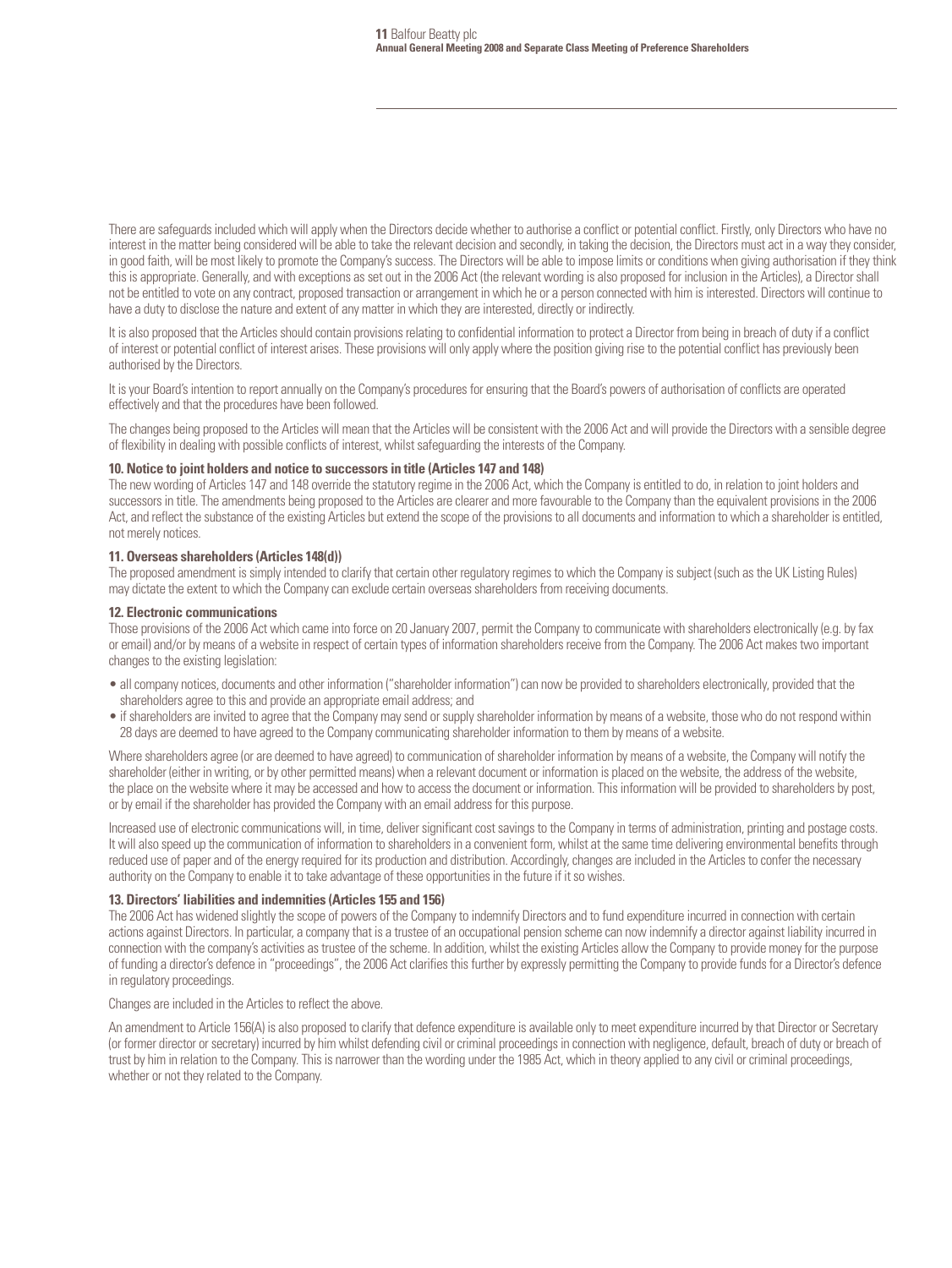# **Shareholder information**

## **Financial calendar**

|              | 2008                                                     |
|--------------|----------------------------------------------------------|
| 23 April     | Ex-dividend date for final 2007 ordinary dividend        |
| 25 April     | Final 2007 ordinary dividend record date                 |
| 15 May       | Annual General Meeting                                   |
| 28 May       | Ex-dividend date for July 2008 preference dividend       |
| 30 May       | July 2008 preference dividend record date                |
| 4 June       | Final date for receipt of DRIP mandate forms (see below) |
| 1 July       | Preference dividend payable                              |
| $1$ July $*$ | Final 2007 ordinary dividend payable                     |
| 13 August*   | Announcement of 2008 half-year results                   |
| 10 December* | Interim 2008 ordinary dividend payable                   |

2009 1 January Preference dividend payable

\*Provisional dates.

## **Registrars and transfer office**

All administrative enquiries relating to shareholdings and requests to receive corporate documents by email should, in the first instance, be directed to the Company's Registrars and clearly state the shareholder's registered address and, if available, the full shareholder reference number. Please write to:

Capita Registrars The Registry 34 Beckenham Road Beckenham

Kent BR3 4TU

Telephone 0871 664 0300 from the UK (calls cost 10p per minute plus network extras) and +44 20 8639 3399 from outside the UK (Monday – Friday 9.00 a.m. - 5.30 p.m., UK time). Alternatively you can email them at: ssd@capitaregistrars.com.

Theycan help you to:

- check your shareholding;
- register a change of address or name;
- obtain a replacement dividend cheque or tax voucher;
- record the death of a shareholder:
- amalgamate multiple accounts;
- resolve any other question about your shareholding.

## **Dividend mandates**

If you wish dividends to be paid directly into your bank or building society account, you should contact the Registrars for a dividend mandate form.

Dividends paid in this way will be paid through the Bankers Automated Clearing System (BACS).

Information about Balfour Beatty's Dividend Reinvestment Plan ("DRIP") can also be obtained from the Registrars.

Subject to shareholder approval, the final dividend for 2007 will be paid on 1 July 2008. If you have already elected to join the DRIP, then you need take no further action. If you wish to join the DRIP, then you should apply online at www.balfourbeatty-shares.com or, alternatively,you can complete a mandate form and return it to the Registrars. If you do not have a DRIP mandate form, please contact the Registrars. The Registrars must receive your completed mandate by no later than 4 June 2008 in order to participate in the DRIP for this dividend. Applications received by the Registrars after that date will be effective for the following dividend.

If you hold your shares in uncertificated form in the CREST system, you may elect to participate in the DRIP by means of the CREST procedures that require the use of the Dividend Election Input Message in accordance with the CREST Manual.

## **Shareholder information on the internet and electronic communications**

The Balfour Beatty website at www.balfourbeatty.com offers shareholders and prospective investors a wealth of information about the Company, its people and businesses and its policies on corporate governance and corporate responsibility. It should be regarded as your first point of reference for information on any of these matters.

In conjunction with Capita Registrars, you can access and manage your shareholdings whenever and wherever you like. By creating a Share Portal account, you are able to access the full range of online services, including the ability to:

- view your holdings and indicative share price and valuation;
- view movements on your holdings and your dividend payment history; • register a bank mandate to have your dividends paid directly into your bank
- account (see "Dividend mandates" above);
- change your registered address;
- sign-up to receive e-communications or access the online proxy voting;
- download and print shareholder forms.

The Share Portal is easy to use. You can take control of your shareholding and keep your details up to date. Please visit www.balfourbeatty-shares.com. Alternatively, you can email: shareportal@capita.co.uk.

Balfour Beatty actively supports Climate Care, a not-for-profit organisation that funds global sustainable energy and forest restoration projects that reduce greenhouse gases.

Current projects include:

- financing renewable energy cooking stoves in schools in India;
- making clean, efficient stoves available to some of the poorest communities in Honduras;
- restoring rainforests in Uganda;
- installing energy-efficient lamps in low-income households in South Africa and StLucia.

As well as cutting greenhouse gasses, Climate Care's projects also help to improve people's standard of living and to protect wildlife habitats. For more information on Climate Care, visit www.climatecare.org.

In support of the Climate Care programme, Balfour Beatty will donate £1 to Climate Care for every shareholder that registers to receive shareholder communications electronically.

## **Unsolicited mail or telephone calls**

Balfour Beatty is obliged by law to make its share register available on request to other organisations who maythen use it as a mailing list. This mayresult in you receiving unsolicited mail. If you wish to limit the receipt of unsolicited mail,you may do so by writing to the Mailing Preference Service, an independent organisation whose services are free to you. Once your name and address have been added to itsrecords, it will advise the companies and other bodies that support the service that you no longer wish to receive unsolicited mail. If you would like more details, please write to:

Mailing Preference Service Freepost 29 LON20771, London W1E 0ZT

or visit the Mailing Preference Service website at www.mpsonline.org.uk.

In addition, it has come to our attention that in the past, some of our shareholders have received unsolicited telephone calls or correspondence concerning investment matters from organisations or persons claiming or implying that they have some connection with the Company. These are typically from overseas based "brokers" who target UK shareholders offering to sell them what often turn out to be worthless or high risk shares in UK or overseas investments. Shareholders are advised to be very wary of any unsolicited advice, offers to buy shares at a discount or offers of free reports into the Company.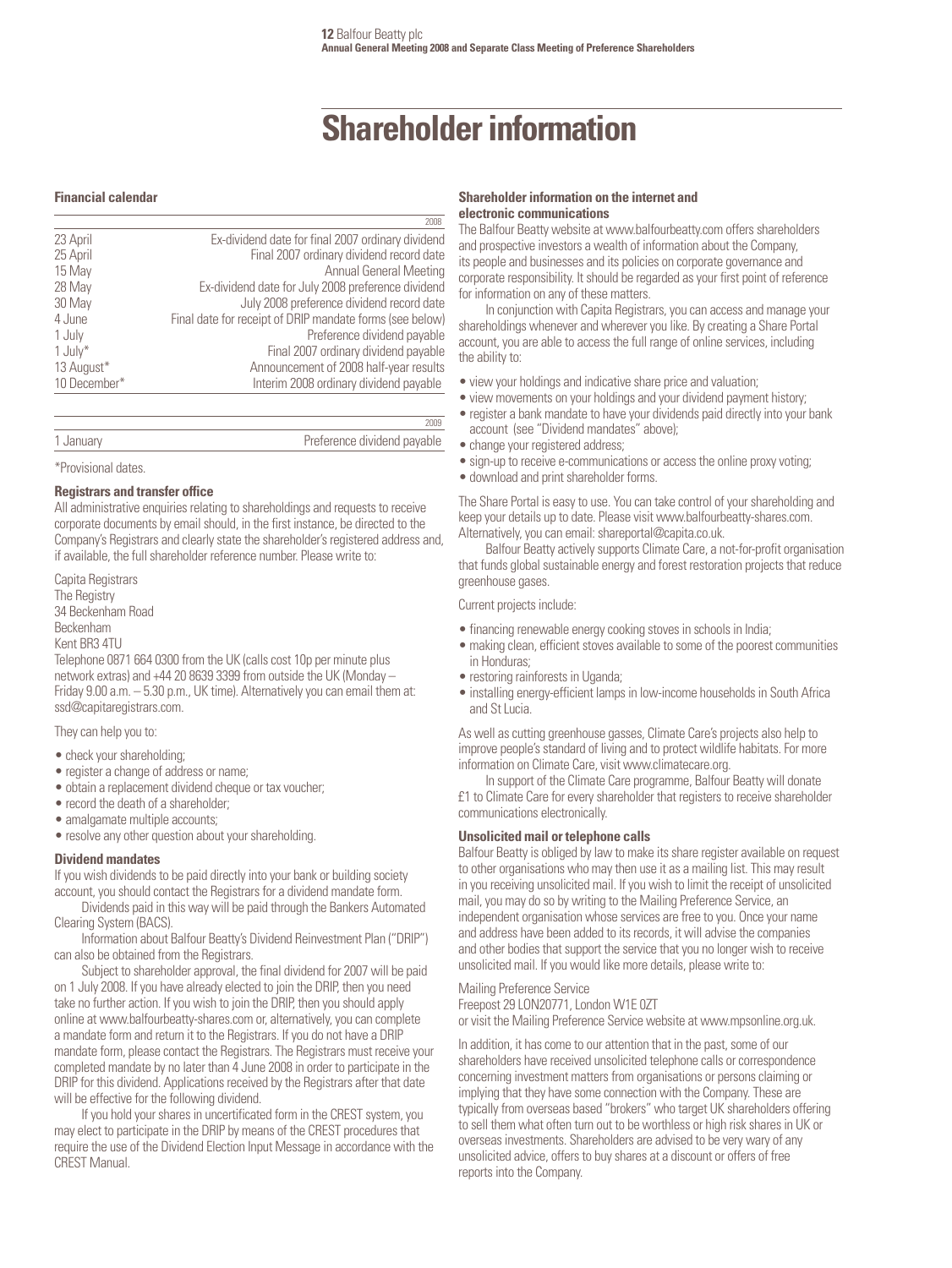If you receive any unsolicited investment advice:

- make sure that you obtain the correct name and address of the person and the organisation;
- check that they are properly authorised by the Financial Services Authority("the FSA") before getting involved. You can check at www.fsa.gov.uk/register;
- the FSA also maintains on its website a list of unauthorised overseas firms who are targeting, or have targeted UK investors, and any approach from such organisations should be reported direct to the FSA Consumer Helpline (Telephone: 0845 606 1234) so that this list can be kept up to date and any other appropriate action can be considered. Alternatively, you can report such approaches online via the FSA's website at www.fsa.gov.uk/Pages/Doing/Regulated/Law/Alerts/form.shtml. If you deal with an unauthorised firm, you will not be eligible to receive payment under the Financial Services Compensation Scheme. More detailed information on this or similar activity can be found on the FSA website at www.moneymadeclear.fsa.gov.uk. You should also report any approach to Operation Archway, an initiative by the City of London Police which combines the resources of the FSA, the Serious Fraud Office, the Serious Organised Crime Agency and every police force in the UK: email operationarchway@cityoflondon.pnn.police.uk.

## **Identity theft**

Identity theft has become a growing concern within financial services and poses an increasing threat to investors, including individual shareholders who are at particular risk from this type of fraud. Criminals may steal your personal information, putting your shareholding at risk. You may therefore wish to take the following precautions:

- $\bullet$  ensure that all of your share certificates are kept securely in a safe place or hold your shares electronically in CREST via a nominee;
- $\bullet$  keep all correspondence from the Registrars which shows your shareholder reference number securely in a safe place, or destroy correspondence by shredding. You should only divulge yourshareholder reference number if requested to do so bythe Registrars or an appropriate professional adviser eg your stockbroker or solicitor;
- if you use the Registrars' services via their website, you should ensure that your username and password are kept confidential at all times. Never respond to an email asking you to disclose your online password information;
- $\bullet$  if you change address, please inform the Registrars. If you receive a letter from the Registrars regarding a change of address and have not recently moved, please contact them immediately. You may be a victim of identity theft;
- make sure that you know when the Company pays its dividends and consider having them paid directly into your bank or building society account through BACS, if you have not already done so. This will reduce the risk of your cheque being intercepted or lost in the post. If you change your bank or building society account, please inform the Registrars of the details of your new account. If, for example, a dividend payment or share certificate is late, please telephone the Registrars immediately and check the address to which it has been sent. Please respond to any letters that the Registrars send you about any of these issues;
- if you are buying or selling shares, only deal with brokers registered in your country of residence or the UK.

## **Gifting shares to your family or to charity**

To transfer shares to another member of your family as a gift, please ask the Registrars for a Balfour Beatty gift transfer form. Alternatively, if you only have a small number of shares whose value makes it uneconomic to sell them, you may wish to consider donating them to the share donation charity ShareGift (registered charity no. 1052686), whose work Balfour Beatty supports.

Any shares that you donate to ShareGift will be aggregated, sold when possible, and the proceeds will be donated to a wide range of other UK charities. Since ShareGift waslaunched, over £11m has been given to almost 1,500 charities. The relevant share transfer form may be obtained from the Registrars; further information about the scheme is available from the ShareGift Internet site www.ShareGift.org.

## **Share dealing services**

Capita IRG Trustees Limited provide a telephone and online share dealing service for UK resident shareholders. To use this service, shareholders should contact Capita Registrars on 0870 458 4577 or visit www.capitadeal.com.

The Company has also established an execution-only postal share dealing service, through JPMorgan Cazenove Limited, for private investors who wish to buy or sell Balfour Beatty plc's shares. Further details can be obtained from:

The Balfour Beatty Share Dealing Service JPMorgan Cazenove Limited 20 Moorgate, London EC2R 6DA Telephone: 020 7155 5155

Alternatively, a low-cost, execution-only postal share dealing service for the purchase and sale of Balfour Beatty plc shares is available from Pershing Securities Ltd. The service is restricted to UK residents, and transactions are limited to **a**15,000 (approximately £10,000) in value.For details, please contact:

Pershing Securities Ltd Broker Services Team The Royal Liver Building Pier Head Liverpool L3 1LL Telephone: 020 7661 6616 (purchases) 020 7661 6617 (sales)

Capita IRG Trustees Limited, JPMorgan Cazenove Limited and Pershing Securities Ltd are each authorised and regulated by the Financial Services Authority. Pershing Securities Ltd is also a member of LIFFE and the London Stock Exchange.

## **Share price**

The Balfour Beatty share price can be found at the Balfour Beatty website at www.balfourbeatty.com and in the appropriate sections of national newspapers under the classification "Construction and Building Materials". It is also available on Ceefax and Teletext and a number of personal finance websites on the Internet. Historic share prices are available from the library at Hoare Govett. Telephone: 020 7678 5926.

The London Stock Exchange Daily Official List (SEDOL) codes are: Ordinaryshares: 0096162 Preference shares: 0097820

The London Stock Exchange "ticker" codes are: Ordinary shares: BBY Preference shares: BBYB

## **Capital gains tax**

For capital gains tax purposes the market value on 31 March 1982 of Balfour Beatty plc's ordinaryshares of 50p each was 307.3p pershare. This has been adjusted for the 1-for-5 rights issue in June 1992 and the 2-for-11 rights issue in September 1996.

## **Enquiries**

Enquiries relating to Balfour Beatty's results, business and financial position should be made in writing to the Corporate Communications Department at the Company's Registered Office address or by e-mail to info@balfourbeatty.com.

## Balfour Beatty plc

Registered Office: 130 Wilton Road, London SW1V 1LQ Registered in England Number 395826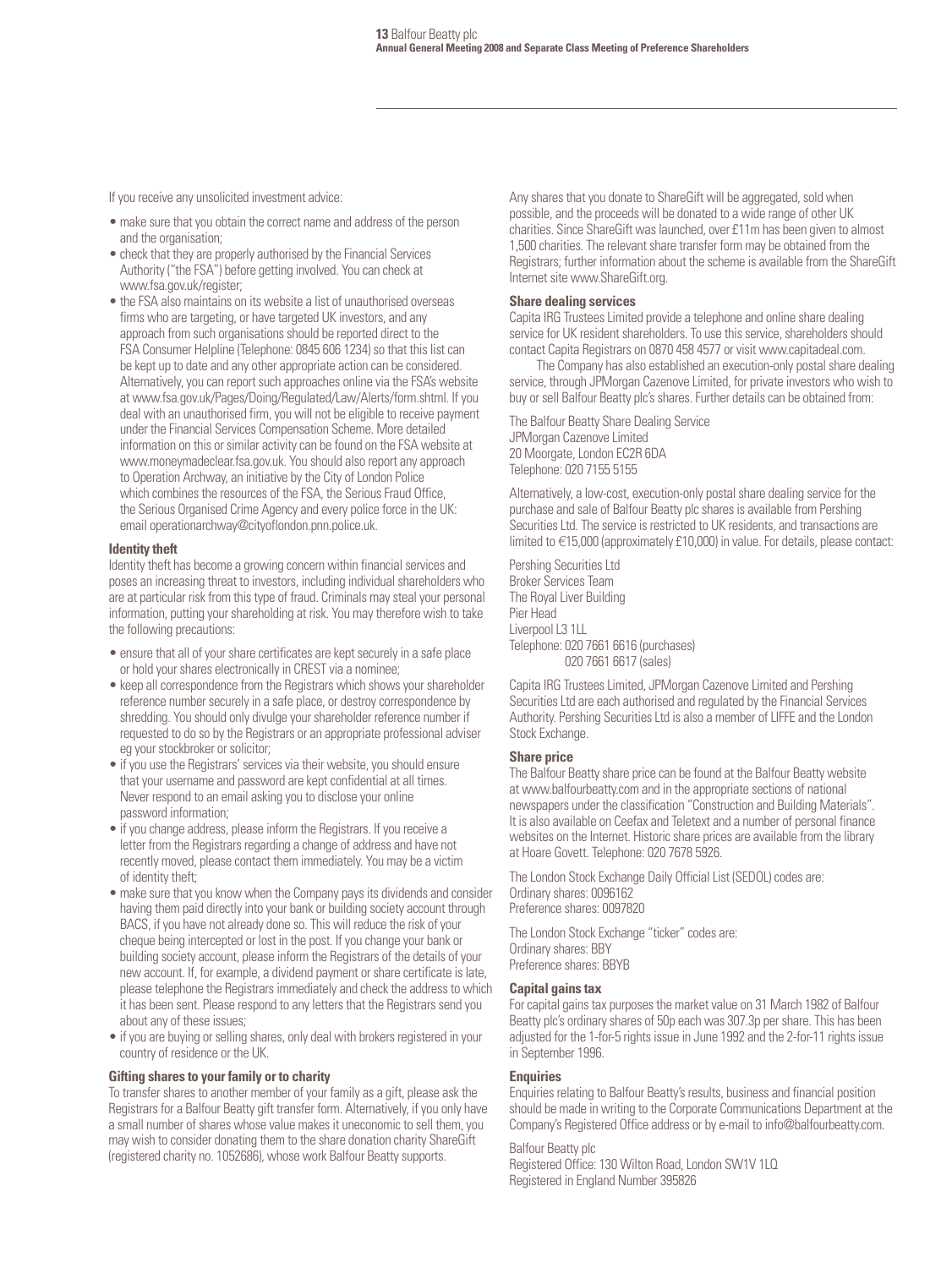Balfour Beatty plc **Annual General Meeting 2008 and Separate Class Meeting of Preference Shareholders**